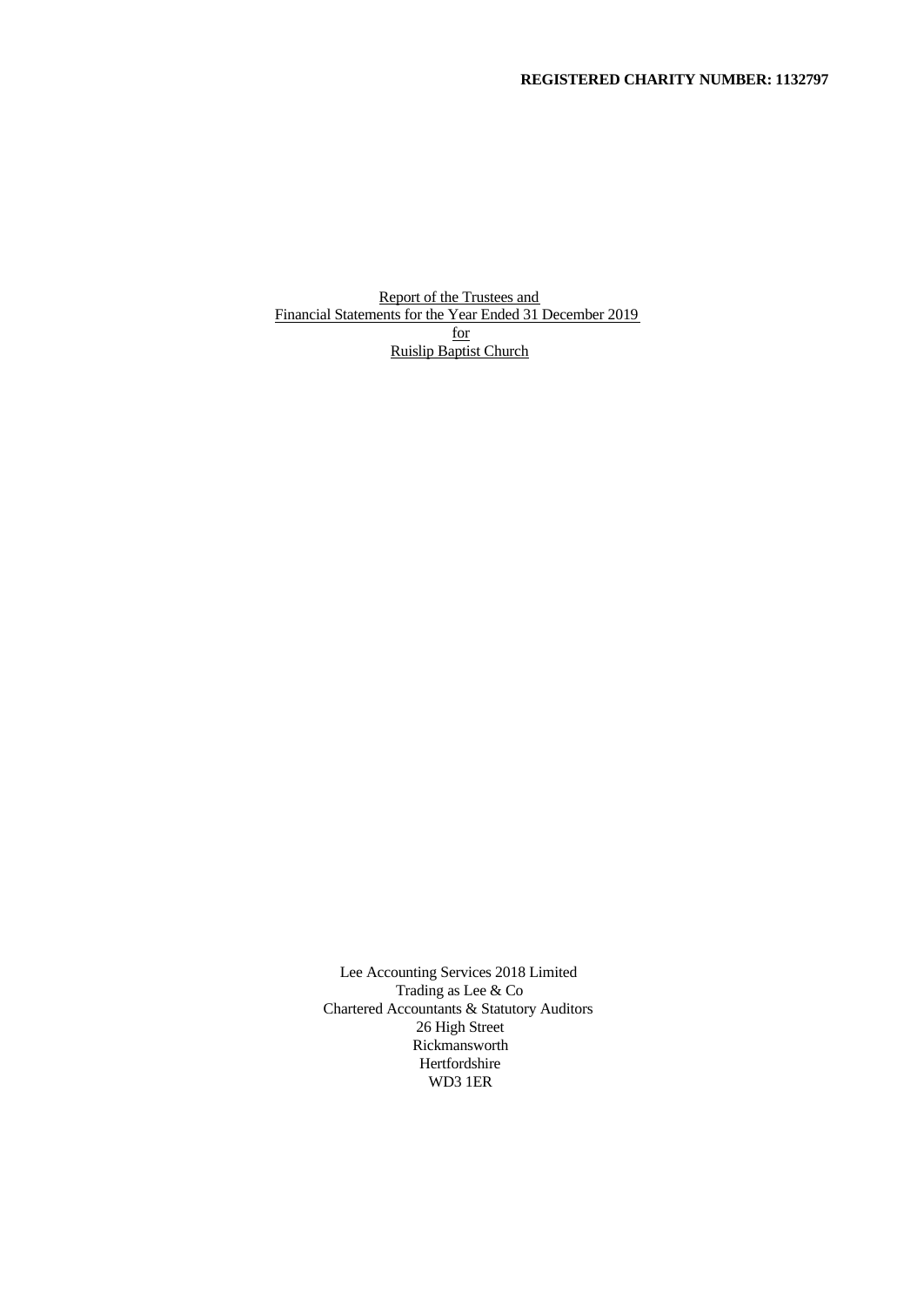Contents of the Financial Statements for the Year Ended 31 December 2019

|                                            | Page         |
|--------------------------------------------|--------------|
| Report of the Trustees                     | $1$ to 6     |
| Report of the Independent Auditors         | 7 to 8       |
| <b>Statement of Financial Activities</b>   | 9            |
| <b>Balance Sheet</b>                       | 10 to 11     |
| Notes to the Financial Statements          | 12 to 24     |
| Detailed Statement of Financial Activities | $25$ to $26$ |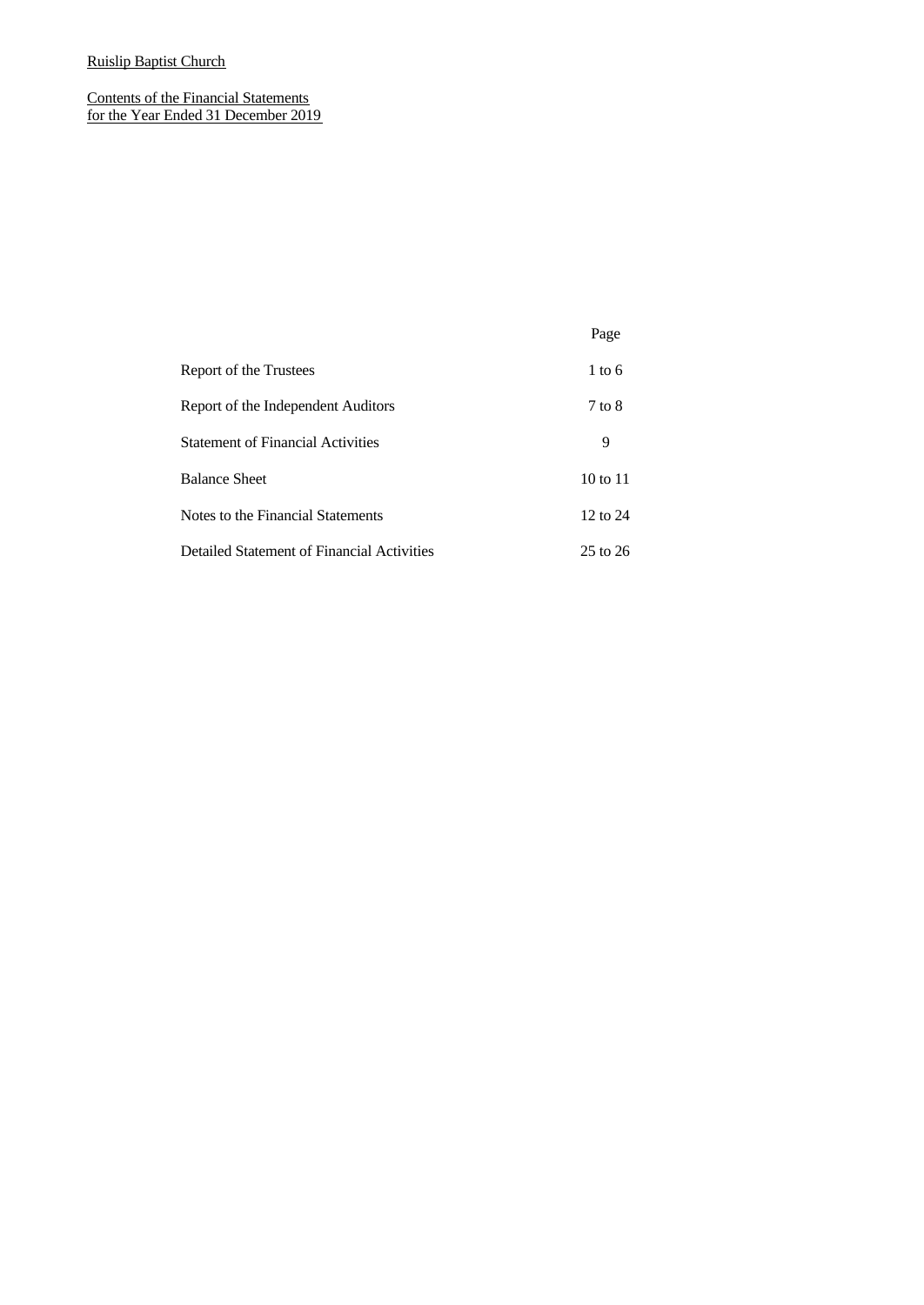The trustees present their report with the financial statements of the charity for the year ended 31 December 2019. The trustees have adopted the provisions of the Statement of Recommended Practice (SORP 2015) applicable to charities preparing their accounts in accordance with the Financial Reporting Standard applicable in the UK and Republic of Ireland (FRS 102) (effective 1 January 2015).

## But who am I, and who are my people, that we should be able to give as generously as this? Everything comes **from you, and we have given you only what comes from your hand. (1 Chronicles 29:14).**

The Lord's faithfulness and love for our church was once again evident in 2019 as we finished the year with a surplus of income over expenditure of £72,406 (before actuarial adjustments).

We have been truly blessed with an increase in offerings throughout 2019. Average monthly offerings rose from an average of £24,651 in 2018 to an average of £27,216 in 2019 and, at the year-end, total offerings were 10.4% above last year and 8.9% better than budget.

During the year we received a legacy of £10,000 from the estate of Maisie Bertha Grant which, together with the increased offerings, a number of one off donations and better than expected Gift Aid receipts, enabled total revenue to grow year on year by 8.8% (£37,186).

Expenditure for the year outturned £24,329 above budget. This overspend against budget was agreed at the September's members' meeting where it was agreed that expenditure on the main hall partition wall and the new air conditioning units for the Sapphire, Emerald and Ruby rooms could be paid out of this year's offerings rather than the legacy fund. This decision was made in the light of much higher than expected offerings. The legacy fund stood at £35,596 at the year end.

As a church we have agreed to keep paying down the Baptistunion loan as fast as our bank reserves permit, so that the annual interest charge of £2,290 (the charge for 2019) can be quickly reduced. In just 8 years we have reduced the loan down from £677,000 (in 2011) to £29,498 as at 31st December 2019. The building fund reserve had been depleted by the year end and we now expect to pay off the remainder of the loan during 2020. This is a remarkable achievement and is again a reminder of the fact that we follow a loving and faithful God and that He will always meet our needs according to His will.

During the year our only restricted reserve, the Anne Booth Fund, was completely expended. This reserve has been supporting overseas mission work for many many years and we are very grateful for the wonderful enabling affect it has had in extending the Lord's kingdom. We still hold £13,508 in a designated mission fund and the aforementioned legacy fund is also available for mission work.

In last year's report of the Trustees we highlighted that the Baptist Union pension fund has been facing a very serious shortfall and that every Baptist church, that has a contributing member to the fund, is facing a significant potential liability -the "employer debt". During 2017, RBC's estimated employer debt stood at £506,300 but, over the last 2 years, the Baptist Pension Scheme Employers group has been working hard to reduce the potential liability to individual churches. This has included the Baptist Union of Great Britain agreeing to make additional contributions of £33.5m on behalf of the Baptist family in order to reduce the current deficit. This is very good news and, as at 31st December 2019, RBC's estimated employer debt had fallen to £176,500 from £263,800 in 2018. Furthermore, whilst we were expecting to continue to make significant additional pension contributions (as part of the recovery plan) up until June 2035, this timescale has now been reduced by over 6 years to December 2028. We must remember, however, that whilst the sums involved are extremely significant  $(\text{\textsterling}176,500)$ , this payment is only triggered if RBC ceases to have a minister who is a member of the pension fund. This is something that we do not envisage happening and we continue, along with all other Baptist churches, to contribute the additional monthly amounts into the pension fund, as part of the BU's plan to eradicate the deficit by 2028.

As Trustees, we do very much focus on the financial "numbers", but we never lose sight of the fact that we are not overseeing a set of complete business numbers, as there is one large number missing from the accounts. That number is the enormous amount of unpaid voluntary work that underpins everything we do and without which we could not hope to extend His kingdom. Thank you for all the unseen work that is carried out by so many and the generous giving of your time, your talents, your prayers and finances.

Let us continue to seek His provision and retain a thankful heart as we seek to "build a vibrant Christ-centred community with a vision for extending His kingdom".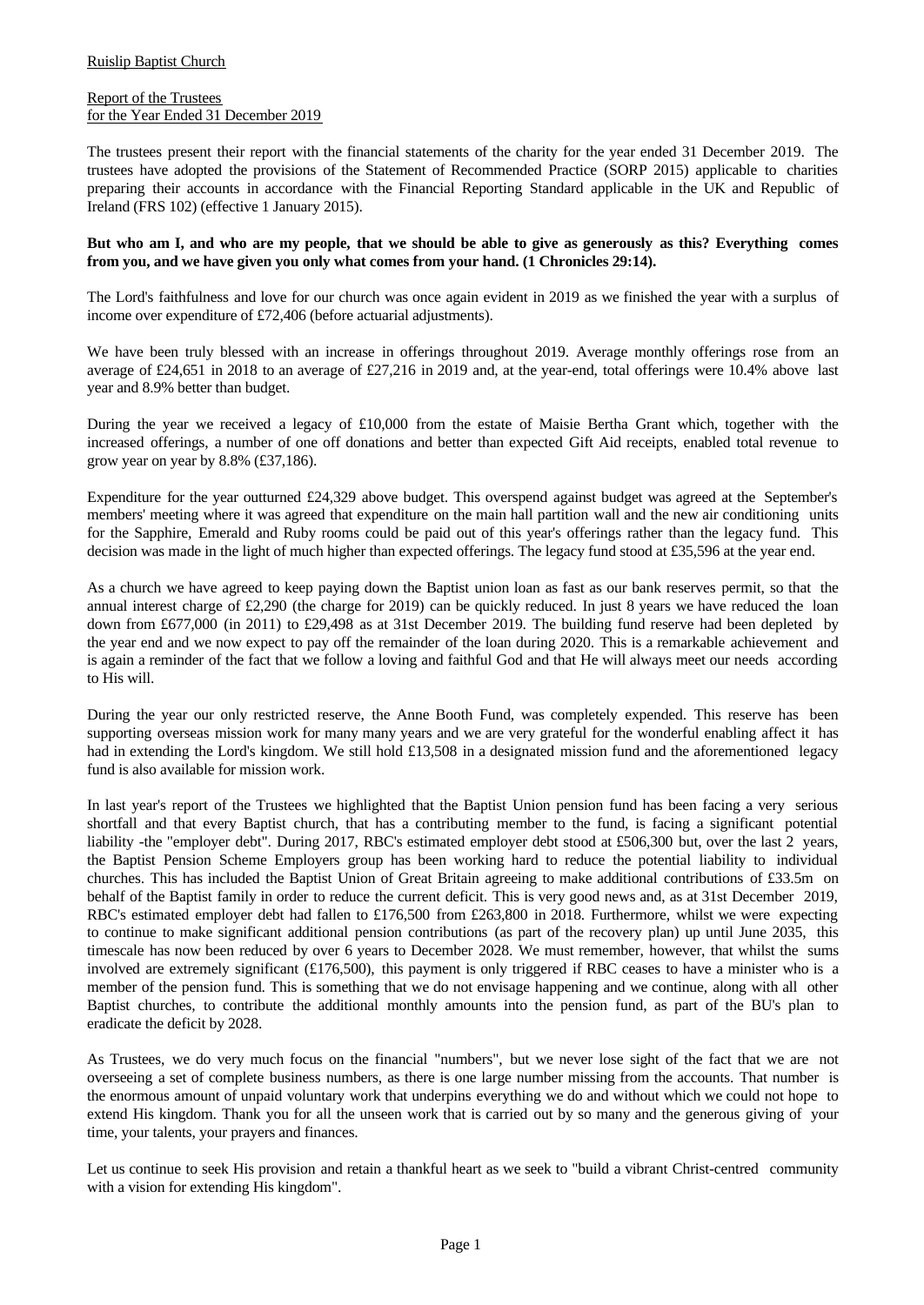## **OBJECTIVES AND ACTIVITIES**

#### **Objectives and activities**

In order to achieve its principal objective of advancing the Christian faith according to the principles of The Baptist denomination, the Church provides a variety of activities both to its membership and to the community generally. The aim is to show the love of Jesus Christ in both word and deed and to bring people into a closer relationship with Him as living Lord.

Central to the work and witness of the church is the provision of regular public services of Christian worship. These services take place each Sunday at both 11.00 a.m. and 6.30 p.m. There are also occasional services at other times.

There is a full children's programme during the morning services. The church seeks to be a friendly and welcoming community and anybody is free to attend any of these services.

The church website ruislipbaptistchurch.org gives comprehensive details of the church's activities.

The church runs:

- Approximately 30 "small groups" for the growth of faith and discipleship in the homes of members or on church premises, and further details of these can be obtained from the church office or web site;
- Two groups for preschool children; Adventure Tots which meets every Tuesday morning and Action Tots which runs on Wednesday afternoons in school term;
- Groups for young people aged 11-14 years and 14-18 providing them with teaching about Christianity and social responsibility and providing social activities for them meeting twice a week;
- One Brownie group, one Rainbows group and one Guide company;
- Groups to meet the needs of those in the third age and those who have additional needs. We provide signed services and services for our deaf community;
- The Café Connect group which meets on a Monday morning and the needs of the elderly and lonely in our local community.

For one week in the School Summer holidays around one hundred regular worshippers of the church of all ages staff a holiday club for seven to eleven year olds from the local community. Between two and three hundred children attend this event.

Also in the Summer Holidays an event is held over three days called "Holiday At Home". This is three days of activities and hospitality for people of fifty-five years of age and over from the local community.

After Christmas we hold a Senior Citizens Christmas Party.

Other regular activities and events include: pampering evenings, a craft club, an art club, a Tuesday Fellowship meeting, a community choir, regular visits to lead services in local Care Homes, Ministry to Men, and a dad's camp.

The purpose of all these groups is to assist the community and demonstrate the love of Jesus Christ. From time to time the Church runs courses in parenting and money management as well as for people interested in discovering more about Christianity entitled "Christianity Explored" and "Alpha".

In addition to the above many individuals and groups meet with others to share their faith and support others.

The Church operates systems to ensure that all people working with children and vulnerable adults are appropriately vetted with regard to the Disclosure & Barring Services.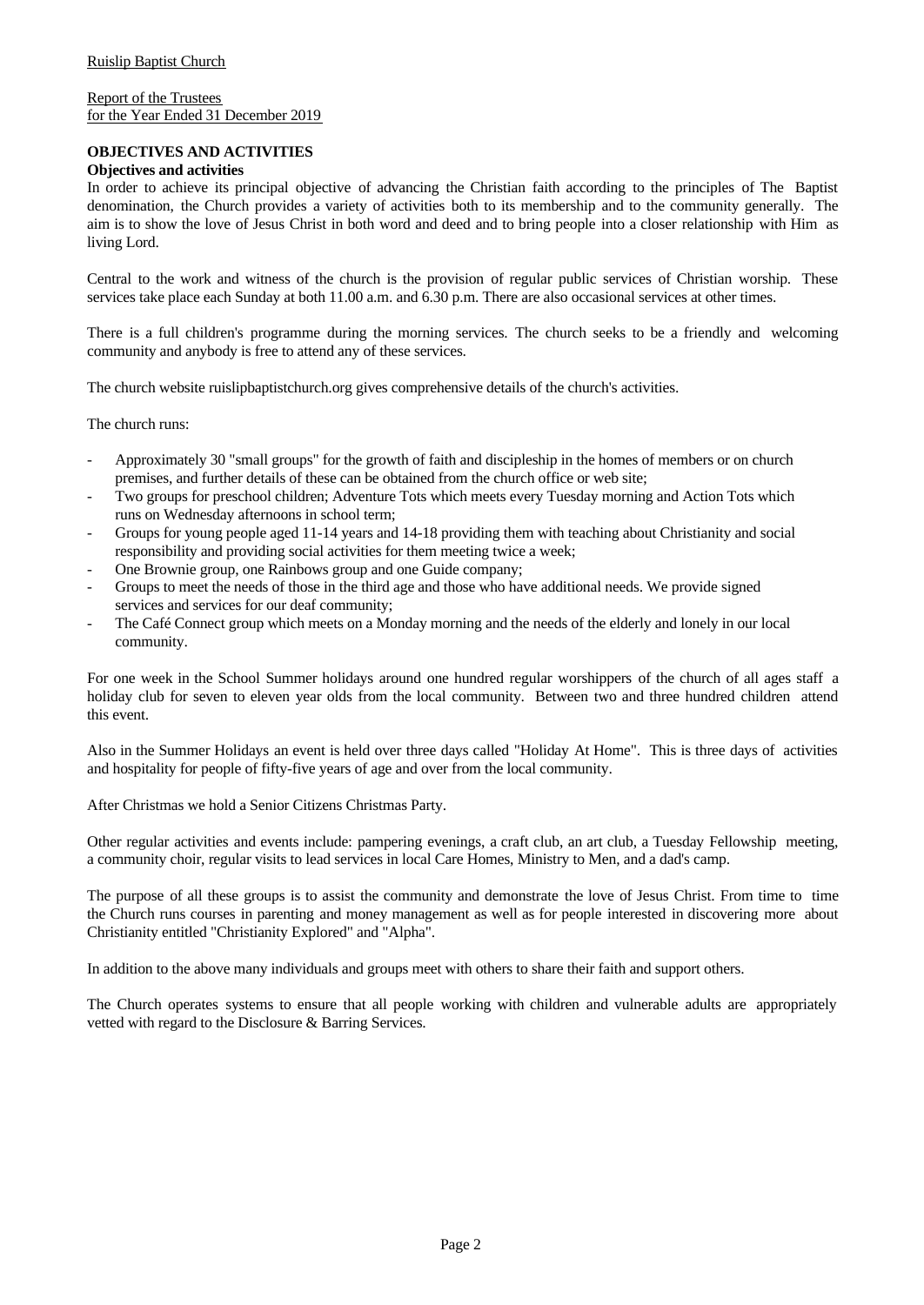Report of the Trustees for the Year Ended 31 December 2019

## **OBJECTIVES AND ACTIVITIES**

#### **Grantmaking**

The trustees set aside from their number, including representatives from the church membership, a finance committee that reviews requests for financial assistance.

During the year the Church made grants totalling £80,352 to institutions. The three largest grants were :

**BMS World Mission (£13,780)**- is a Christian mission organisation working in around 35 countries. Our gift for the BMS General Fund is used to support the ongoing mission activity of BMS and provide support for its disaster recovery work.

**Baptist Home Mission (£13,685)** - Home Mission is the way churches in the Baptist Union of Great Britain support one another financially. Our gift is used to provide grants for a variety of ministries in and through Baptist churches and support the work of the London Baptist Association.

**Wycliffe Bible Translators (£10,800)** - Wycliffe Bible Translators exists to make the Bible available to every people group in the world. Our gift is specifically directed to provide personal support for Janet Souster, Director of Language Programmes in Mali.

#### **Volunteers**

Statistics are not maintained for the number of volunteer hours undertaken by the membership including the trustees but from anecdotal evidence, the figure is substantial.

#### **ACHIEVEMENT AND PERFORMANCE**

#### **Achievements and performance**

The Church does not measure the success of its programmes only in numbers, including financial numbers, but also in less tangible areas like fellowship and encouragement. The Trustees recognise that these are difficult to measure, but believe that 2019 was a positive yearin the life of the church and that it will be able to pursue its mission purposes in 2020 with renewed enthusiasm.

During the year, our membership was 309 (2018: 308).

Average attendance at worship services has remained strong during the year, and likewise in the work with children and amongst young people. Adventure Tots continues to be oversubscribed with a waiting list of people wishing to attend regularly.

### **FINANCIAL REVIEW**

### **Financial position**

The Church continues to raise the funds which it needs to carry on its activities from within its own membership and congregation. No wider public appeal was made for funds during the year.

The Church expressed its part in the life of the wider church by making grants to national and international Christian organisations and societies with Christian aims and objectives compatible with the church's own charitable purpose.

The Church is heavily dependent on its membership working as volunteers in all aspects of the church's activities, many of which run with little or no impact on the church's expenditure, but nevertheless contribute substantially to the achievement of the church's objectives.

The financial results for the year, together with a summary of the accounting policies adopted are set out in the accompanying financial statements.

### **Reserves policy**

The church maintains sufficient reserves to ensure that it has sufficient operating cash to meet its expenses pending receipt of any irregular income such as the annual Gift Aid claim and always in excess of 3 months budgetary expenditure.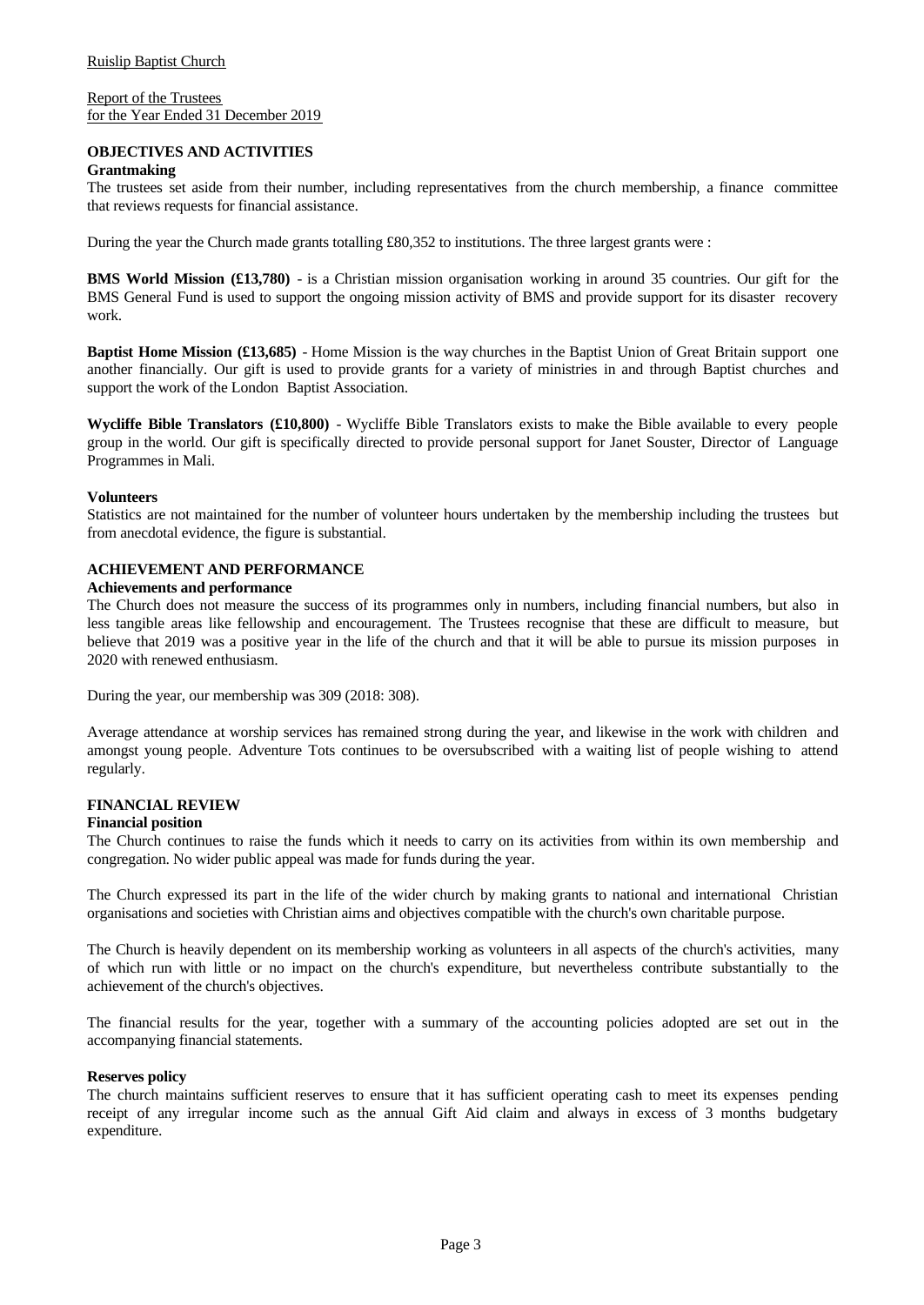## **STRUCTURE, GOVERNANCE AND MANAGEMENT**

#### **Governing document**

The charity is controlled by its governing document, a deed of trust, and constitutes an unincorporated charity.

The Charity is governed by an Approved Governing Document which states that the principal purpose of the charity is the advancement of the Christian faith according to the principles of the Baptist denomination to include the advancement of education, community service and such other general charitable purposes in such parts of the United Kingdom and the world as the Church shall determine.

The Church occupies premises which are held by The London Baptist Property Board Limited, on Trusts which are entirely compatible with the above object.

#### **Organisational structure and decision making process**

Members of the Church are accepted into membership in accordance with the Constitution which requires them to have professed personal faith in Jesus Christ and to understand the responsibilities of church membership.

The members Meeting normally takes place six times per year and has responsibility for the overall policy of the church. In accordance with the Constitution, the members appoint fifteen Trustees (one of whom is appointed Treasurer), who together with the Ministers (who are also appointed by the Members), and collectively known as the Diaconate are responsible for the day to day running of the church's work and witness, and the financial and legal aspects of the charity. All members are encouraged to take an appropriate part in the spiritual and practical tasks involved in the furtherance of the charitable objective.

Relevant matters may be submitted to the Church meeting by the Trustees for guidance, or may be raised by members in Church meeting for further consideration by the Trustees. Though the Constitution permits decisions to be made at Church meetings by appropriate majorities, the Church seeks to work by consensus wherever possible.

#### **Induction and training of new trustees**

Upon appointment, each trustee receives a copy of the Constitution and thereafter meets regularly with the other trustees for the purposes of performing his or her duties including praying for the membership and the future direction of the church. The trustees are encouraged to liaise with each other and receive guidance from policy documents available.

#### **Risk management**

The trustees have a duty to identify and review the risks to which the charity is exposed and to ensure appropriate controls are in place to provide reasonable assurance against fraud and error.

### **REFERENCE AND ADMINISTRATIVE DETAILS**

**Registered Charity number** 1132797

**Principal address**

122 Manor Way Ruislip Middlesex HA4 8HR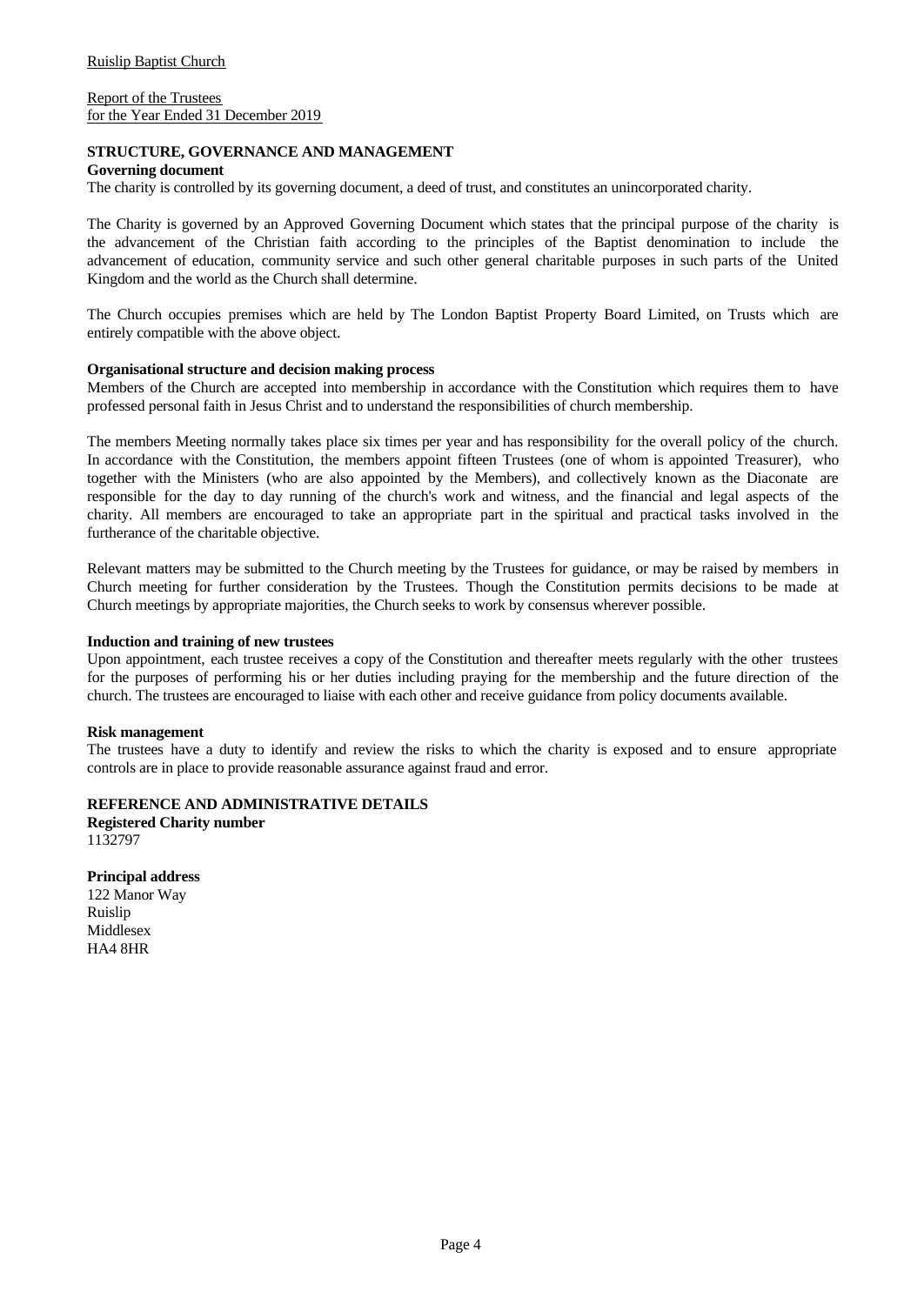## **REFERENCE AND ADMINISTRATIVE DETAILS**

| <b>Trustees</b>  |           |                        |
|------------------|-----------|------------------------|
| Revd D Page      | Minister  |                        |
| D Tuft           | Secretary |                        |
| R Bawden         |           |                        |
| J Bawden         |           |                        |
| Miss A Davies    |           |                        |
| C Gardner        |           |                        |
| A Ingram         |           |                        |
| Mrs H Ross-Smith |           |                        |
| D Pead           |           |                        |
| M Ledden         |           |                        |
| R Osborne        |           | - resigned 30.11.19    |
| C Rowland        | Treasurer |                        |
| Mrs H Yarrow     |           |                        |
| <b>B</b> Dore    |           |                        |
| N Soba           |           |                        |
| P Cluett         |           | - resigned $31.5.19$   |
| Mrs C Bornman    |           | - appointed 30.11.19   |
| Mrs T Oshowole   |           | - appointed $30.11.19$ |

## **Auditors**

Lee Accounting Services 2018 Limited Trading as Lee & Co Chartered Accountants & Statutory Auditors 26 High Street Rickmansworth Hertfordshire WD3 1ER

# **Bankers**

National Westminster Bank plc 63 High Street Ruislip Middlesex HA4 8JB

# **Property Trustees**

The London Baptist Property Board Limited 235 Shaftesbury Avenue London WC2 8EP

## **Website address**

www.ruislipbaptistchurch.org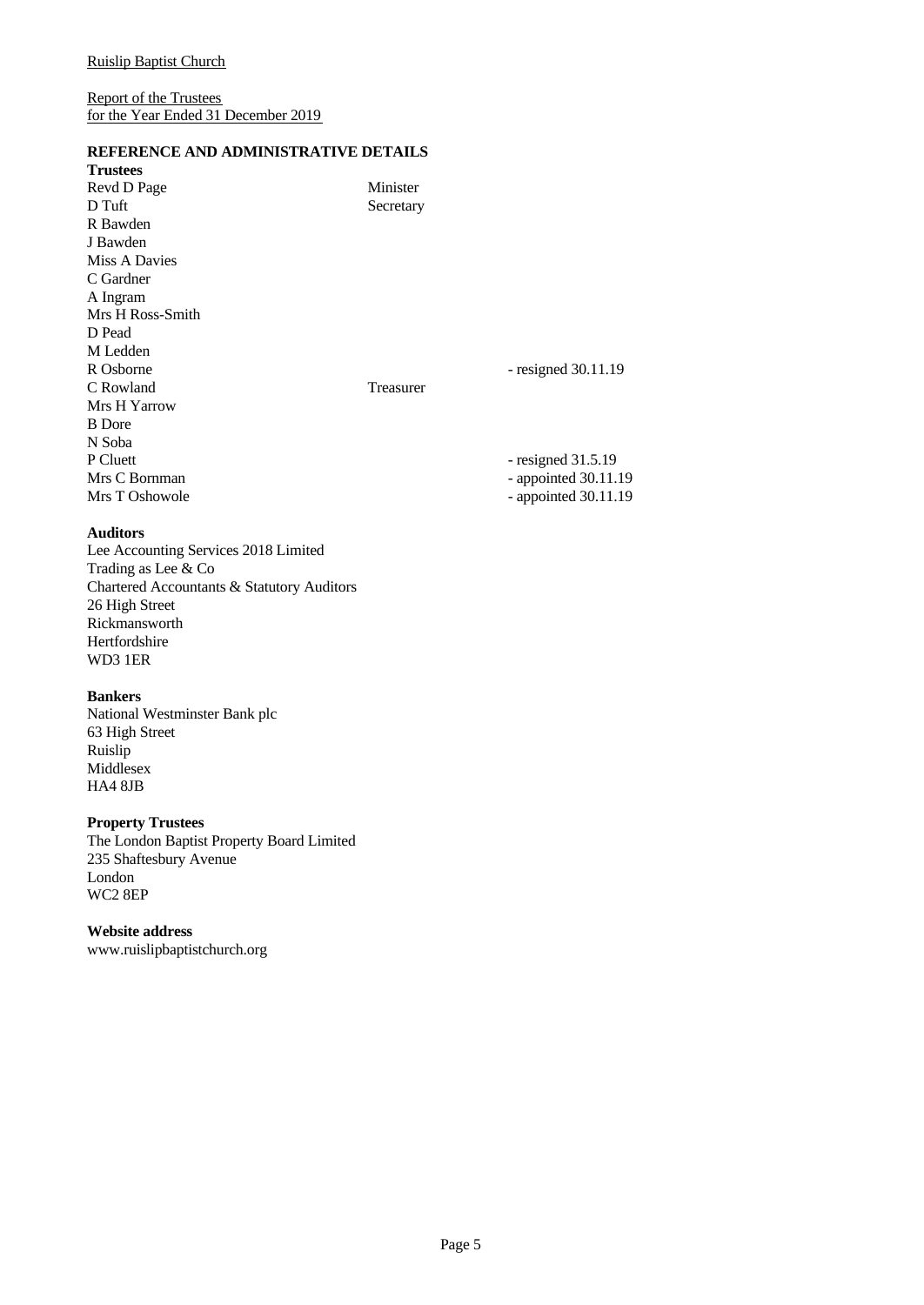## **STATEMENT OF TRUSTEES RESPONSIBILITIES**

The trustees are responsible for preparing the Report of the Trustees and the financial statements in accordance with applicable law and United Kingdom Accounting Standards (United Kingdom Generally Accepted Accounting Practice).

The law applicable to charities in England and Wales, the Charities Act 2011, Charity (Accounts and Reports) Regulations 2008 and the provisions of the trust deed requires the trustees to prepare financial statements for each financial year which give a true and fair view of the state of affairs of the charity and of the incoming resources and application of resources, including the income and expenditure, of the charity for that period. In preparing those financial statements, the trustees are required to

- select suitable accounting policies and then apply them consistently;
- observe the methods and principles in the Charity SORP;
- make judgements and estimates that are reasonable and prudent;
- prepare the financial statements on the going concern basis unless it is inappropriate to presume that the charity will continue in business.

The trustees are responsible for keeping proper accounting records which disclose with reasonable accuracy at any time the financial position of the charity and to enable them to ensure that the financial statements comply with the Charities Act 2011, the Charity (Accounts and Reports) Regulations 2008 and the provisions of the trust deed. They are also responsible for safeguarding the assets of the charity and hence for taking reasonable steps for the prevention and detection of fraud and other irregularities.

Approved by order of the board of trustees on ............................................. and signed on its behalf by:

C Rowland - Trustee

.............................................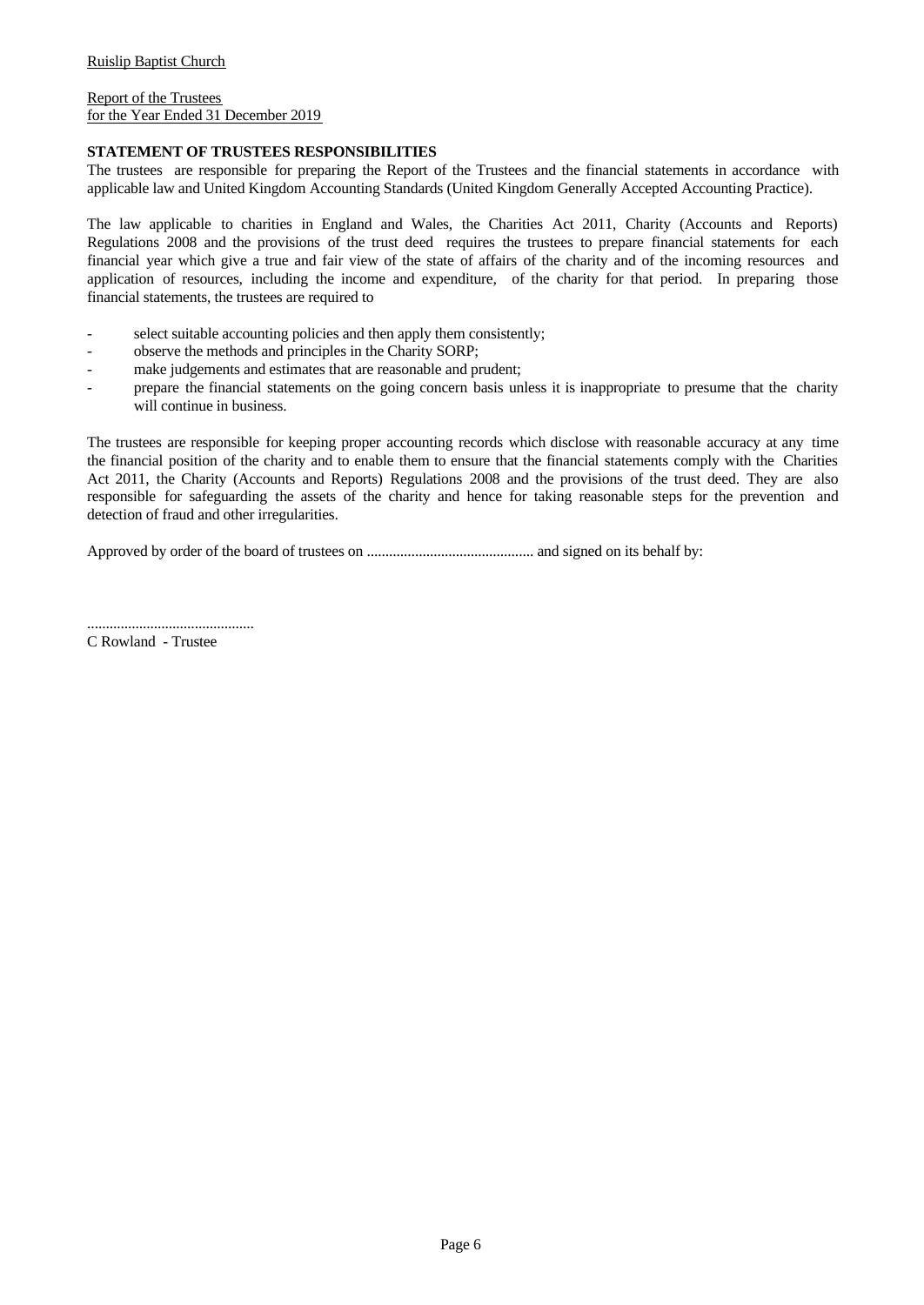## Report of the Independent Auditors to the Trustees of Ruislip Baptist Church

## **Opinion**

We have audited the financial statements of Ruislip Baptist Church (the 'charity') for the year ended 31 December 2019 which comprise the Statement of Financial Activities, the Balance Sheet and notes to the financial statements, including a summary of significant accounting policies. The financial reporting framework that has been applied in their preparation is applicable law and United Kingdom Accounting Standards (United Kingdom Generally Accepted Accounting Practice).

In our opinion the financial statements:

- give a true and fair view of the state of the charity's affairs as at31 December 2019 and of its incoming resources and application of resources for the year then ended;
- have been properly prepared in accordance with United Kingdom Generally Accepted Accounting Practice; and
- have been prepared in accordance with the requirements of the Charities Act 2011.

## **Basis for opinion**

We conducted our audit in accordance with International Standards on Auditing (UK) (ISAs (UK)) and applicable law. Our responsibilities under those standards are further described in the Auditors responsibilities for the audit of the financial statements section of our report. We are independent of the charity in accordance with the ethical requirements that are relevant to our audit of the financial statements in the UK, including the FRC's Ethical Standard, and we have fulfilled our other ethical responsibilities in accordance with these requirements. We believe that the audit evidence we have obtained is sufficient and appropriate to provide a basis for our opinion.

## **Conclusions relating to going concern**

We have nothing to report in respect of the following matters in relation to which the ISAs (UK) require us to report to you where:

- the trustees' use of the going concern basis of accounting in the preparation of the financial statements is not appropriate; or
- the trustees have not disclosed in the financial statements any identified material uncertainties that may cast significant doubt about the charity's ability to continue to adopt the going concern basis of accounting for a period of at least twelve months from the date when the financial statements are authorised for issue.

### **Other information**

The trustees are responsible for the other information. The other information comprises the information included in the annual report, other than the financial statements and our Report of the Independent Auditors thereon.

Our opinion on the financial statements does not cover the other information and, except to the extent otherwise explicitly stated in our report, we do not express any form of assurance conclusion thereon.

In connection with our audit of the financial statements, our responsibility is to read the other information and, in doing so, consider whether the other information is materially inconsistent with the financial statements or our knowledge obtained in the audit or otherwise appears to be materially misstated. If we identify such material inconsistencies or apparent material misstatements, we are required to determine whether there is a material misstatement in the financial statements or a material misstatement of the other information. If, based on the work we have performed, we conclude that there is a material misstatement of this other information, we are required to report that fact. We have nothing to report in this regard.

# **Matters on which we are required to report by exception**

We have nothing to report in respect of the following matters where the Charities Act 2011 requires us to report to you if, in our opinion:

- the information given in the Report of the Trustees is inconsistent in any material respect with the financial statements ; or
- sufficient accounting records have not been kept; or
- the financial statements are not in agreement with the accounting records and returns.

### **Responsibilities of trustees**

As explained more fully in the Statement of Trustees Responsibilities, the trustees are responsible for the preparation of the financial statements which give a true and fair view, and for such internal control as the trustees determine is necessary to enable the preparation of financial statements that are free from material misstatement, whether due to fraud or error.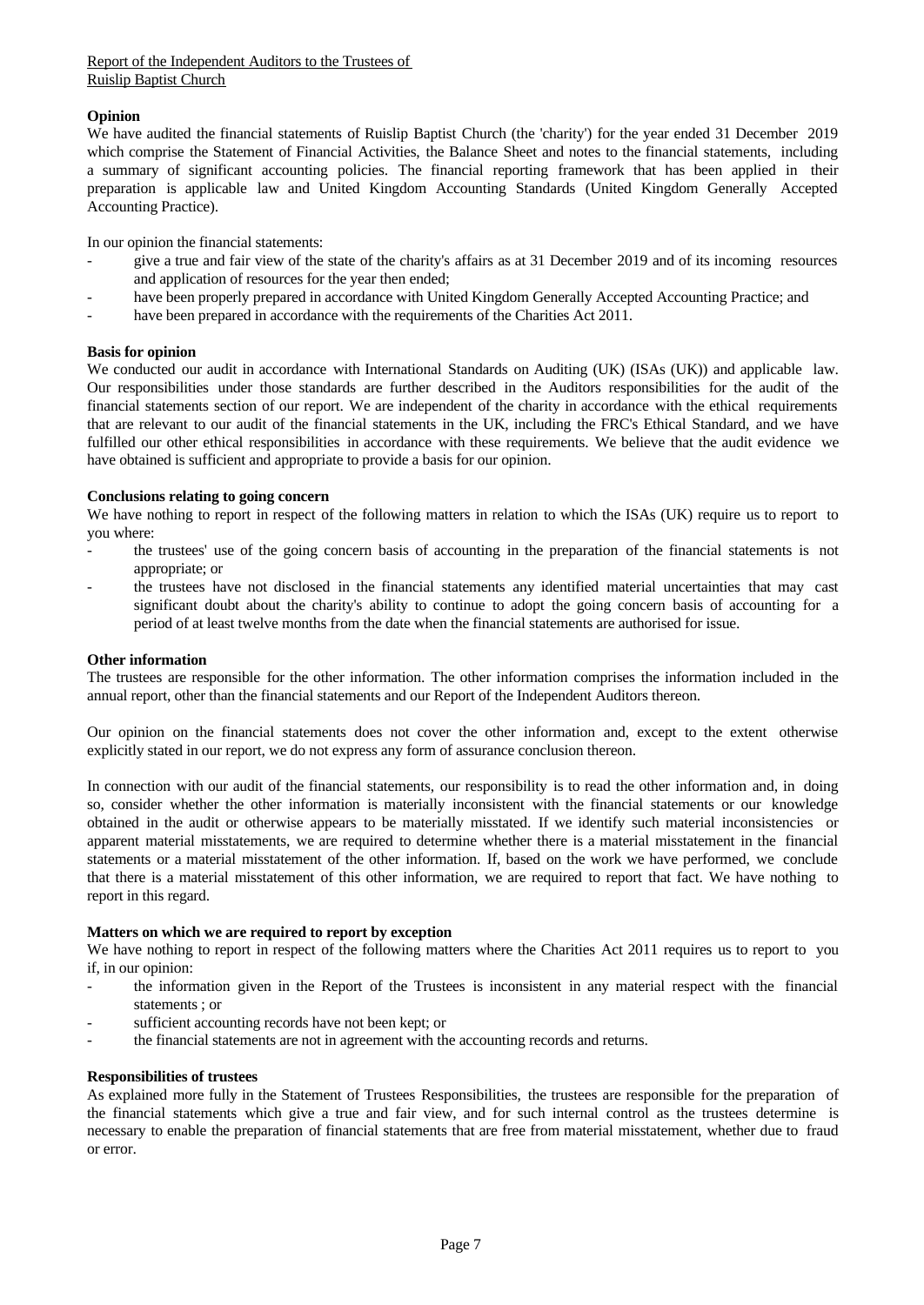## Report of the Independent Auditors to the Trustees of Ruislip Baptist Church

### **Responsibilities of trustees**

In preparing the financial statements, the trustees are responsible for assessing the charity's ability to continue as a going concern, disclosing, as applicable, matters related to going concern and using the going concern basis of accounting unless the trustees either intend to liquidate the charity or to cease operations, or have no realistic alternative but to do so.

### **Our responsibilities for the audit of the financial statements**

Our objectives are to obtain reasonable assurance about whether the financial statements as a whole are free from material misstatement, whether due to fraud or error, and to issue a Report of the Independent Auditors that includes our opinion. Reasonable assurance isa high level of assurance, but is not a guarantee that an audit conducted in accordance with ISAs (UK) will always detect a material misstatement when it exists. Misstatements can arise from fraud or error and are considered material if, individually or in the aggregate, they could reasonably be expected to influence the economic decisions of users taken on the basis of these financial statements.

A further description of our responsibilities for the audit of the financial statements is located on the Financial Reporting Council's website at www.frc.org.uk/auditorsresponsibilities. This description forms partof our Report of the Independent Auditors.

## **Use of our report**

This report is made solely to the charity's trustees, as a body, in accordance with Section 144 of the Charities Act 2011 and regulations made under Section 154 of that Act. Our audit work has been undertaken so that we might state to the charity's trustees those matters we are required to state to them in an auditors' report and for no other purpose. To the fullest extent permitted by law, we do not accept or assume responsibility to anyone other than the charity and the charity's trustees as a body, for our audit work, for this report, or for the opinions we have formed.

Lee Accounting Services 2018 Limited Trading as Lee & Co Chartered Accountants & Statutory Auditors Eligible to act as an auditor in terms of Section 1212 of the Companies Act 2006 26 High Street Rickmansworth **Hertfordshire** WD3 1ER

Date: .............................................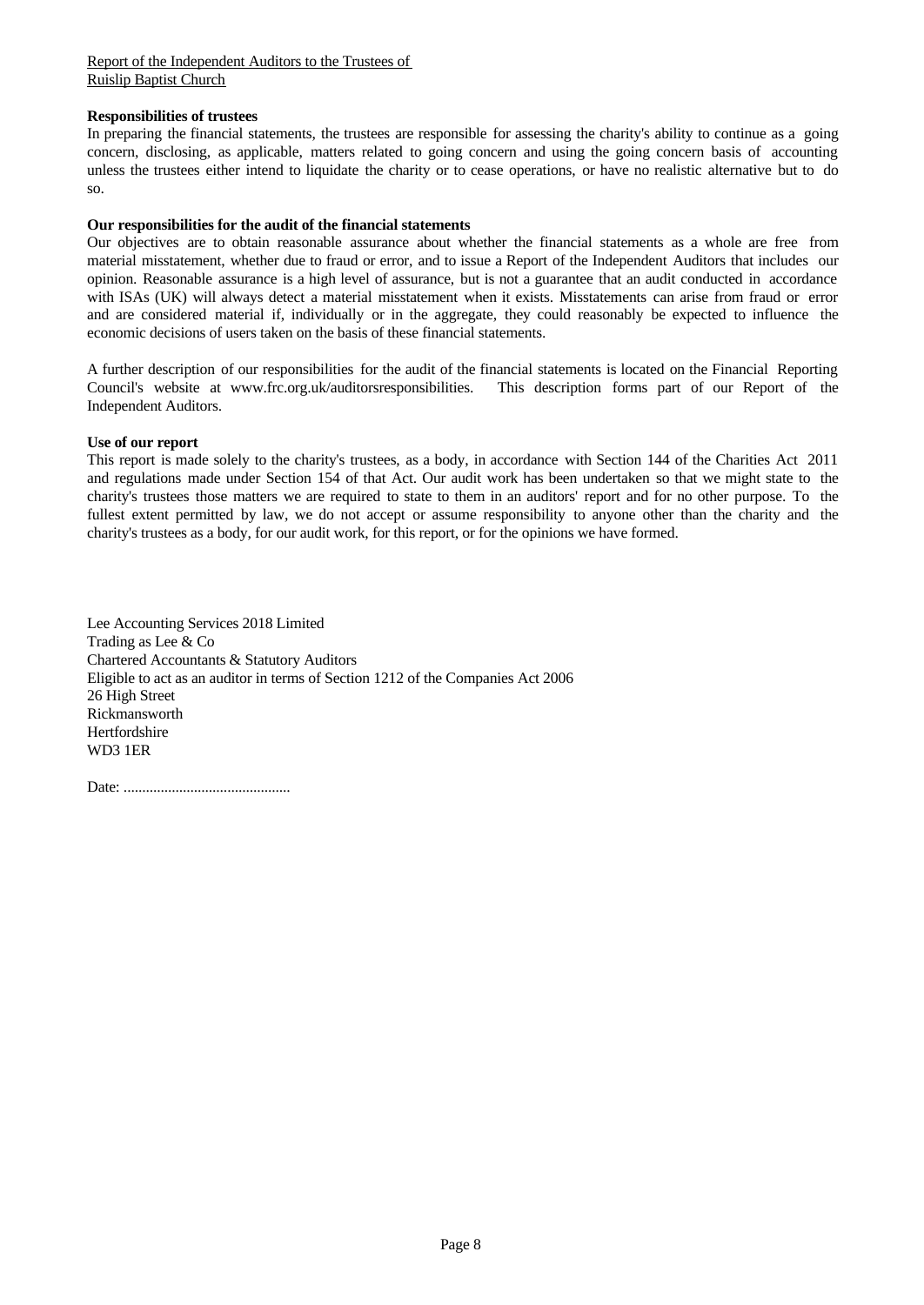## Statement of Financial Activities for the Year Ended 31 December 2019

|                                                   |                          |                     |                   | 31.12.19     | 31.12.18  |
|---------------------------------------------------|--------------------------|---------------------|-------------------|--------------|-----------|
|                                                   |                          | <b>Unrestricted</b> | <b>Restricted</b> | <b>Total</b> | Total     |
|                                                   |                          | funds               | funds             | funds        | funds     |
|                                                   | <b>Notes</b>             | £                   | £                 | £            | £         |
| <b>INCOME AND ENDOWMENTS FROM</b>                 |                          |                     |                   |              |           |
| Donations and legacies                            | 2                        | 456,876             |                   | 456,876      | 418,614   |
| Other trading activities                          | 3                        | 2,568               |                   | 2,568        | 3,630     |
| Investment income                                 | $\overline{\mathcal{L}}$ | 910                 |                   | 910          | 1,018     |
| Other income                                      | 5                        | 1,081               |                   | 1,081        | 987       |
| <b>Total</b>                                      |                          | 461,435             |                   | 461,435      | 424,249   |
| <b>EXPENDITURE ON</b>                             |                          |                     |                   |              |           |
| Raising funds                                     | 6                        | 166,755             |                   | 166,755      | 177,383   |
| <b>Charitable activities</b>                      |                          |                     |                   |              |           |
| Grant making                                      |                          | 68,847              | 11,505            | 80,352       | 86,114    |
| Youth and Children's Work                         |                          | 73,402              |                   | 73,402       | 66,164    |
| Other                                             |                          | 68,520              |                   | 68,520       | 66,762    |
| <b>Total</b>                                      |                          | 377,524             | 11,505            | 389,029      | 396,423   |
| NET INCOME/(EXPENDITURE)                          |                          | 83,911              | (11,505)          | 72,406       | 27,826    |
| Other recognised gains/(losses)                   |                          |                     |                   |              |           |
| Gains/(losses) on revaluation of fixed assets     |                          |                     |                   |              | 749,686   |
| Actuarial gains/losses on defined benefit schemes |                          | (823)               |                   | (823)        | 47,546    |
| Net movement in funds                             |                          | 83,088              | (11,505)          | 71,583       | 825,058   |
| <b>RECONCILIATION OF FUNDS</b>                    |                          |                     |                   |              |           |
| <b>Total funds brought forward</b>                |                          | 6,854,486           | 11,505            | 6,865,991    | 6,040,933 |
| <b>TOTAL FUNDS CARRIED FORWARD</b>                |                          | 6,937,574           |                   | 6,937,574    | 6,865,991 |

The notes form part of these financial statements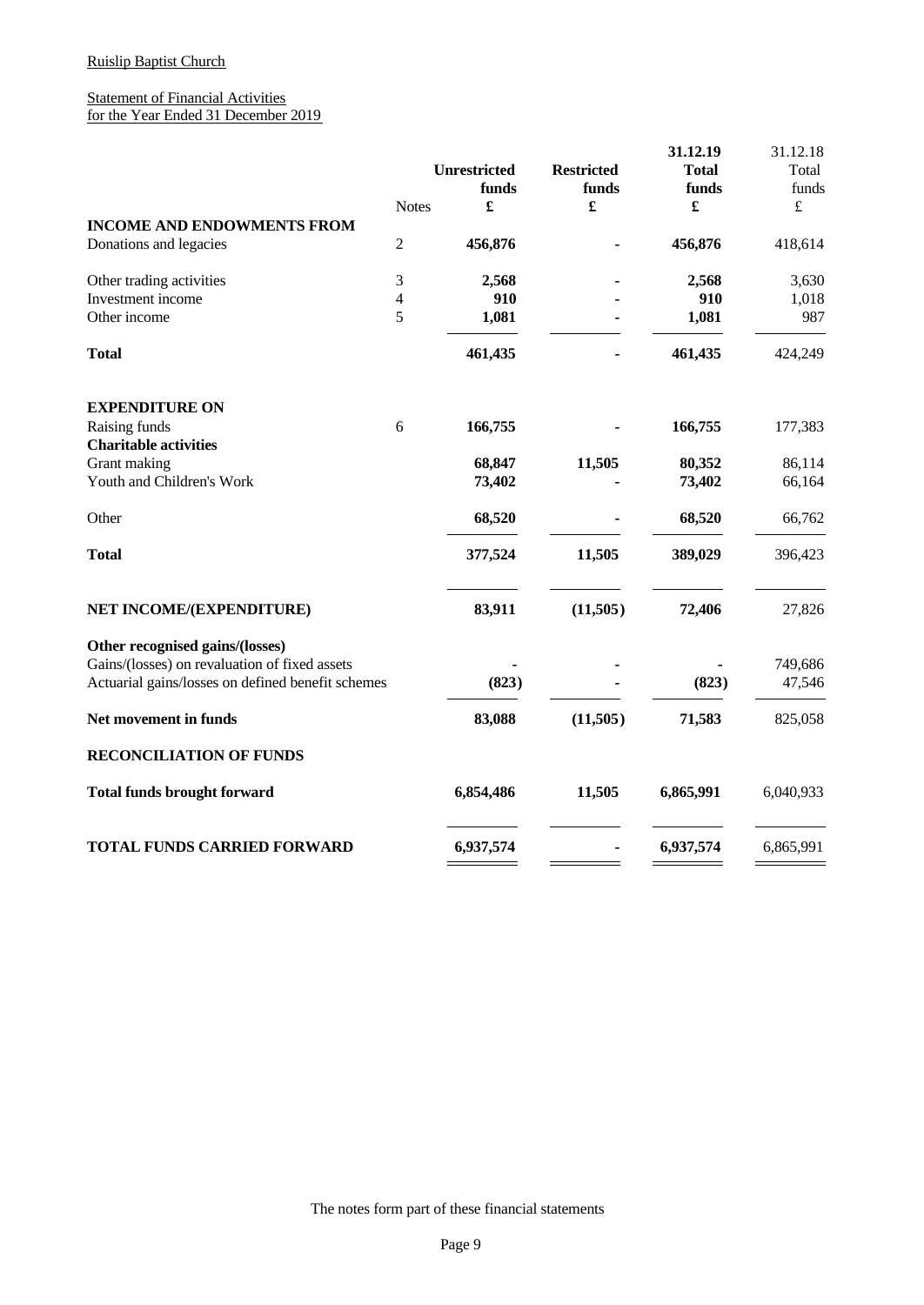## Balance Sheet At 31 December 2019

|                                                 |              |                      |                              | 31.12.19             | 31.12.18  |
|-------------------------------------------------|--------------|----------------------|------------------------------|----------------------|-----------|
|                                                 |              | Unrestricted         | <b>Restricted</b>            | <b>Total</b>         | Total     |
|                                                 |              | funds                | funds                        | funds                | funds     |
|                                                 | <b>Notes</b> | $\pmb{\mathfrak{L}}$ | £                            | $\pmb{\mathfrak{L}}$ | $\pounds$ |
| <b>FIXED ASSETS</b>                             |              |                      |                              |                      |           |
| Tangible assets                                 | 12           | 6,834,769            |                              | 6,834,769            | 6,818,033 |
| <b>CURRENT ASSETS</b>                           |              |                      |                              |                      |           |
| <b>Stocks</b>                                   | 13           | 248                  |                              | 248                  | 270       |
| Debtors                                         | 14           | 54,963               |                              | 54,963               | 49,836    |
| Cash at bank                                    |              | 139,209              |                              | 139,209              | 163,224   |
|                                                 |              | 194,420              |                              | 194,420              | 213,330   |
| <b>CREDITORS</b>                                |              |                      |                              |                      |           |
| Amounts falling due within one year             | 15           | (33,098)             | $\qquad \qquad \blacksquare$ | (33,098)             | (43,077)  |
| NET CURRENT ASSETS                              |              | 161,322              | ÷,                           | 161,322              | 170,253   |
| TOTAL ASSETS LESS CURRENT<br><b>LIABILITIES</b> |              | 6,996,091            |                              | 6,996,091            | 6,988,286 |
| <b>CREDITORS</b>                                |              |                      |                              |                      |           |
| Amounts falling due after more than one year    | 16           |                      |                              |                      | (59,989)  |
| PROVISIONS FOR LIABILITIES                      | 18           | (58, 517)            | $\blacksquare$               | (58, 517)            | (62, 306) |
| <b>NET ASSETS</b>                               |              | 6,937,574            | $\blacksquare$               | 6,937,574            | 6,865,991 |
|                                                 |              |                      |                              |                      |           |
| <b>FUNDS</b>                                    | 19           |                      |                              |                      |           |
| Unrestricted funds<br>Restricted funds:         |              |                      |                              | 6,937,574            | 6,854,486 |
| Missionary Fund                                 |              |                      |                              |                      | 11,505    |
| <b>TOTAL FUNDS</b>                              |              |                      |                              | 6,937,574            | 6,865,991 |
|                                                 |              |                      |                              |                      |           |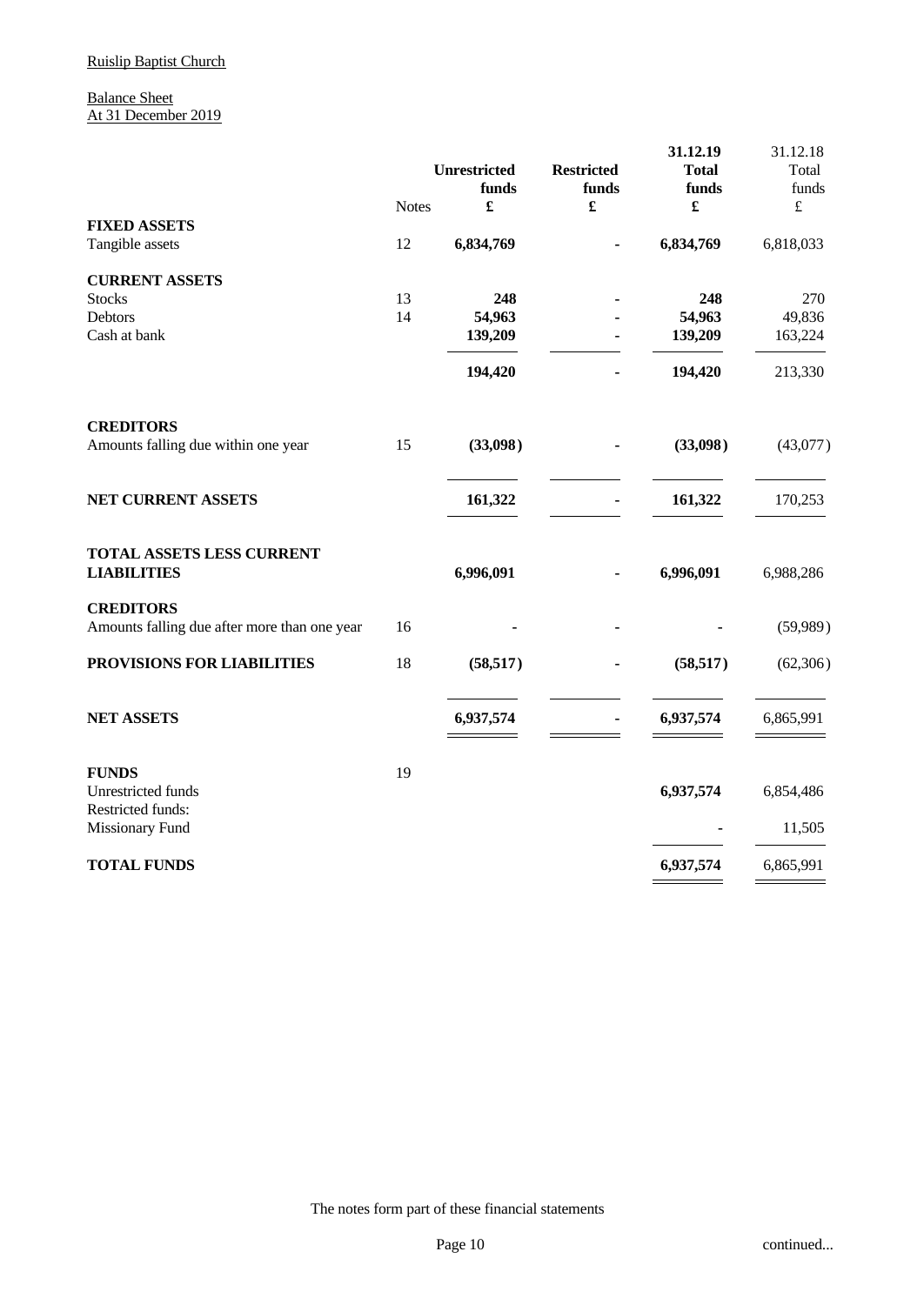Balance Sheet - continued At 31 December 2019

The financial statements were approved by the Board of Trustees on ............................................. and were signed on its behalf by:

C Rowland -Trustee

.............................................

............................................. Revd D Page -Trustee

The notes form part of these financial statements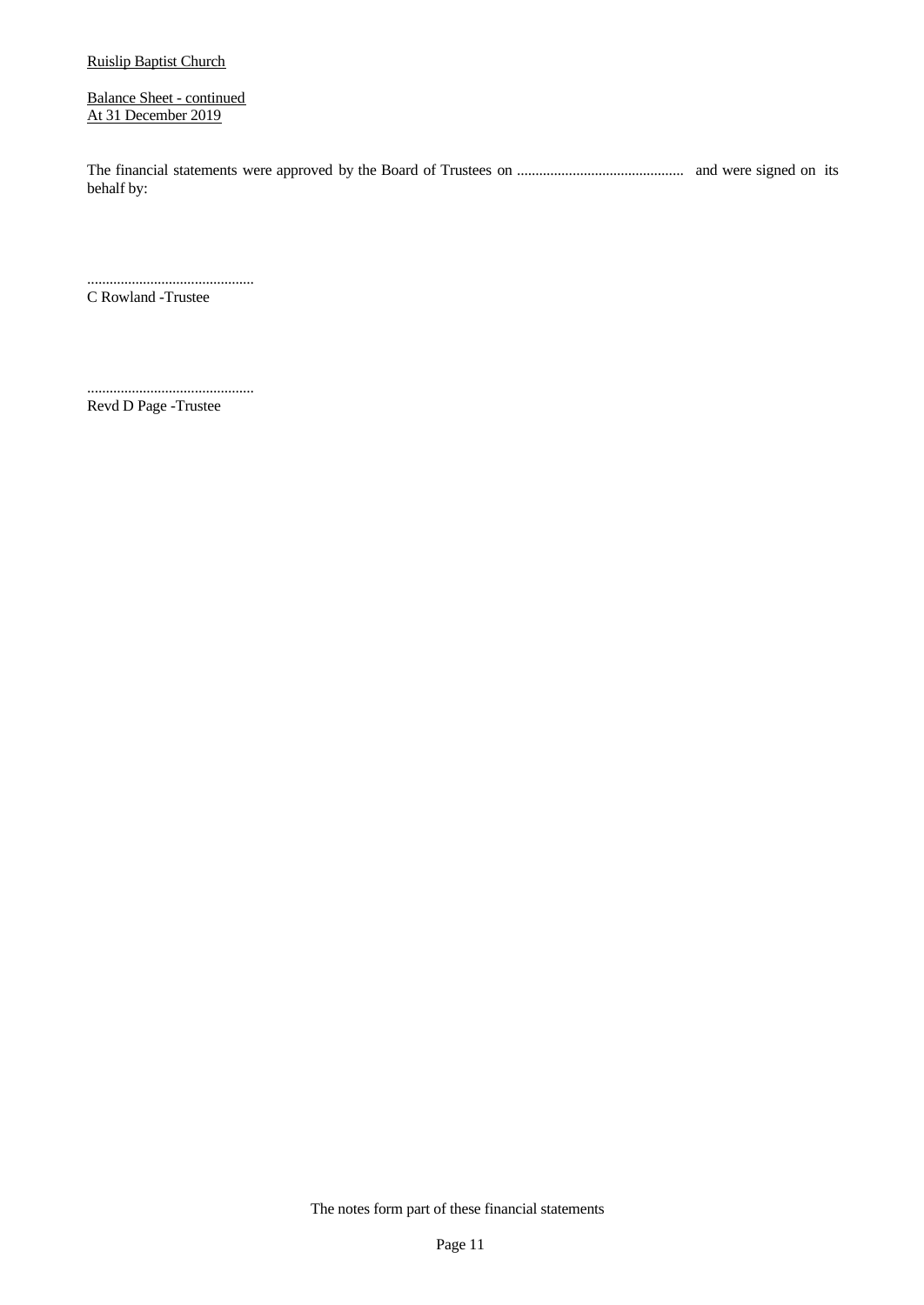## **1. ACCOUNTING POLICIES**

#### **Basis of preparing the financial statements**

The financial statements have been prepared in accordance with the Statement of Recommended Practice: Accounting and Reporting by Charities preparing their accounts in accordance with the Financial Reporting Standard applicable in the UK and Republic of Ireland (FRS 102) issued on 16 July 2014 and the Financial Reporting Standard applicable in the United Kingdom and Republic of Ireland (FRS 102) and the Charities Act 2011 and UK Generally Accepted Practice as it applies from 1 January 2015.

The financial statements have been prepared to give a 'true and fair' view and have departed from the Charities (Accounts and Reports) Regulations 2008 only to the extent required to provide a 'true and fair view'. This departure has involved following Accounting and Reporting by Charities preparing their accounts in accordance with the Financial Reporting Standard applicable in the UK and Republic of Ireland (FRS 102) issued on 16 July 2014 rather than the Accounting and Reporting by Charities: Statement of Recommended Practice effective from 1 April 2005 which has since been withdrawn.

In preparing the accounts, the Trustees have assessed that the church will remain a going concern for atleast the next 12 months. The Trustees do not consider that there are any material uncertainties in this respect.

#### **Income**

All income is recognised in the Statement of Financial Activities once the charity has entitlement to the funds, it is probable that the income will be received and the amount can be measured reliably.

### **Expenditure**

Liabilities are recognised as expenditure as soon as there is a legal or constructive obligation committing the charity to that expenditure, it is probable that a transfer of economic benefits will be required in settlement and the amount of the obligation can be measured reliably. Expenditure is accounted for on an accruals basis and has been classified under headings that aggregate all cost related to the category. Where costs cannot be directly attributed to particular headings they have been allocated to activities on a basis consistent with the use of resources.

Grants offered subject to conditions which have not been met at the year end date are noted as a commitment but not accrued as expenditure.

### **Tangible fixed assets**

Depreciation is not provided on premises and fixtures and fittings, namely pews and organ. This is contrary to Section 189 of the Statement of Recommended Practice: Accounting by Charities. Furniture and equipment are capitalised where the purchase price exceeds £500. Purchases of £500 or below are written off in the year in which such expense is incurred. Depreciation is provided at appropriate rates to write off furniture and equipment over their estimated useful life.

The church has followed a practice of not depreciating its assets since it first produced accounts in 1937. The church building and manse properties are intended to sustain the work of the church over an extended time period and receive the benefit of regular investment to maintain their serviceability and value.

This departure is needed to give a true and fair view and continues into future periods.

### **Stocks**

Stocks are valued at the lower of cost and net realisable value, after making due allowance for obsolete and slow moving items.

### **Taxation**

The charity is exempt from tax on its charitable activities.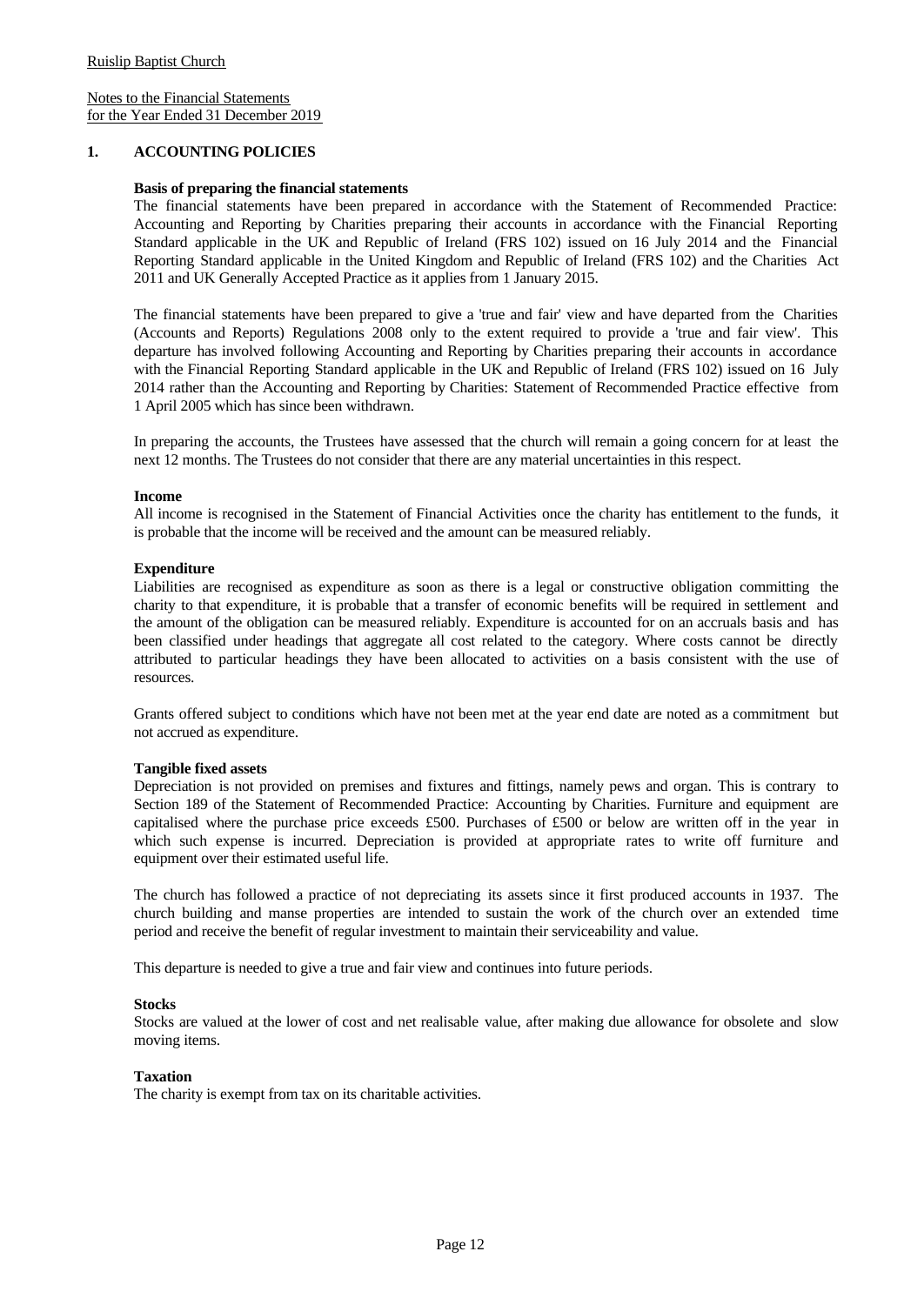## **1. ACCOUNTING POLICIES - continued**

#### **Fund accounting**

Unrestricted funds can be used in accordance with the charitable objectives at the discretion of the trustees.

Restricted funds can only be used for particular restricted purposes within the objects of the charity. Restrictions arise when specified by the donor or when funds are raised for particular restricted purposes.

Further explanation of the nature and purpose of each fund is included in the notes to the financial statements.

#### **Pension costs and other post-retirement benefits**

The charity operates a defined contribution pension scheme. Contributions payable to the charity's pension scheme are charged to the Statement of Financial Activities in the period to which they relate.

Further details of retirement benefits can be found at note 20.

### **Financial instruments**

#### **Debtors**

Short term debtors are measured at transaction price, less any impairment. Loans receivable are measured initially at fair value, net of transaction costs, and are measured subsequently at amortised cost using the effective interest method, less any impairment.

### **Creditors**

Short term creditors are measured at the transaction price. Other financial liabilities, including bank loans are measured initially at fair value, net of transactions costs, and are measured subsequently at amortised cost using effective interest method.

## **2. DONATIONS AND LEGACIES**

|    |                                                         | 31.12.19 | 31.12.18  |  |
|----|---------------------------------------------------------|----------|-----------|--|
|    |                                                         | £        | $\pounds$ |  |
|    | Offerings                                               | 326,594  | 295,811   |  |
|    | Donations                                               | 16,387   | 19,271    |  |
|    | Gift aid                                                | 74,285   | 66,304    |  |
|    | Legacies                                                | 10,000   | 11,713    |  |
|    | <b>Building donations</b>                               | 29,610   | 25,515    |  |
|    |                                                         |          |           |  |
|    |                                                         | 456,876  | 418,614   |  |
|    |                                                         |          |           |  |
|    | Grants received, included in the above, are as follows: |          |           |  |
|    |                                                         | 31.12.19 | 31.12.18  |  |
|    |                                                         | £        | $\pounds$ |  |
|    | Other grants                                            | 10,000   | 11,713    |  |
|    |                                                         |          |           |  |
|    |                                                         |          |           |  |
| 3. | OTHER TRADING ACTIVITIES                                |          |           |  |
|    |                                                         |          |           |  |
|    |                                                         | 31.12.19 | 31.12.18  |  |
|    |                                                         | £        | $\pounds$ |  |
|    | Charitable trading activities                           | 2,568    | 3,630     |  |
|    |                                                         |          |           |  |
|    |                                                         |          |           |  |
| 4. | <b>INVESTMENT INCOME</b>                                |          |           |  |
|    |                                                         | 31.12.19 | 31.12.18  |  |
|    |                                                         | £        | $\pounds$ |  |
|    | Deposit account interest                                | 910      | 1,018     |  |
|    |                                                         |          |           |  |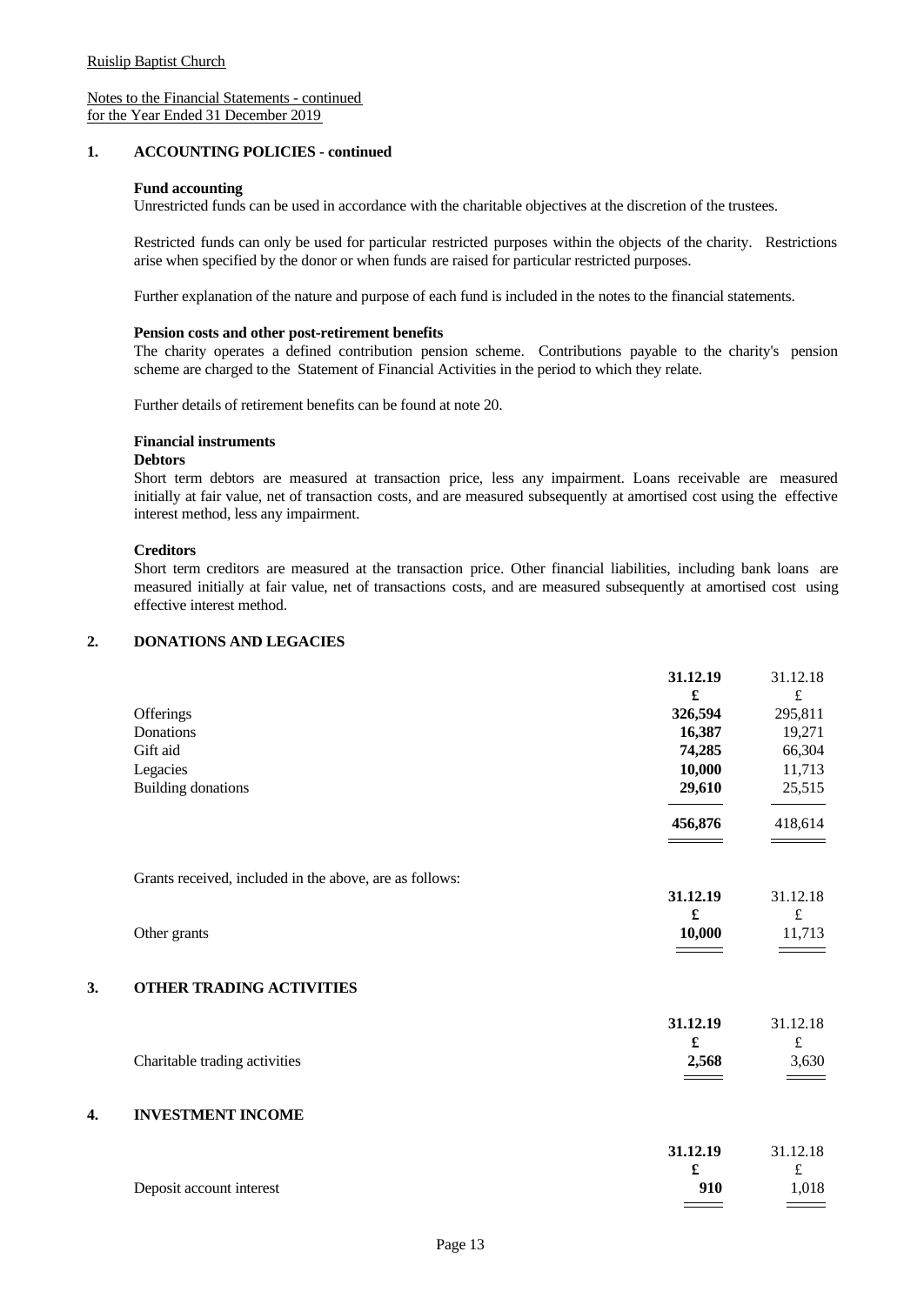# **5. OTHER INCOME**

|               | 31.12.19 | 31.12.18                   |  |
|---------------|----------|----------------------------|--|
|               | ~        | t                          |  |
| Sundry income | 1,081    | 987                        |  |
|               | $=$      | $\equiv$ $\equiv$ $\equiv$ |  |

# **6. RAISING FUNDS**

## **Raising donations and legacies**

|                                      | 31.12.19 | 31.12.18 |  |
|--------------------------------------|----------|----------|--|
|                                      | £        | £        |  |
| Ministers' stipend                   | 85,089   | 81,174   |  |
| Staff costs                          | 26,219   | 23,249   |  |
| Rates and water                      | 6,476    | 6,599    |  |
| Insurance                            | 1,132    | 1,091    |  |
| Sundries                             | 2,510    |          |  |
| Repairs and improvements             | 6,534    | 8,734    |  |
| Ministers' travel                    | 265      | 166      |  |
| Hospitality allowance                | 1,060    | 1,060    |  |
| Visiting preachers fees              | 955      | 650      |  |
| Evangelism                           | 2,831    | 8,160    |  |
| Church insurance                     | 6,202    | 4,931    |  |
| Church repairs                       | 8,206    | 13,379   |  |
| Church furnishings                   | 1,477    | 4,271    |  |
| Church light and heat                | 11,450   | 12,874   |  |
| Interest payable and similar charges | 3,713    | 7,324    |  |
|                                      | 164,119  | 173,662  |  |
|                                      |          |          |  |

# **Other trading activities**

| 31.12.19                                     | 31.12.18                   |                  |
|----------------------------------------------|----------------------------|------------------|
| £                                            | £                          |                  |
|                                              |                            |                  |
|                                              |                            |                  |
|                                              |                            |                  |
|                                              |                            |                  |
| the control of the control of the control of |                            |                  |
|                                              |                            |                  |
| 31.12.19                                     | 31.12.18                   |                  |
| £                                            | £                          |                  |
| 80,352                                       | 86,114                     |                  |
|                                              | 2,636<br>$\sim$<br>166,755 | 3,721<br>177,383 |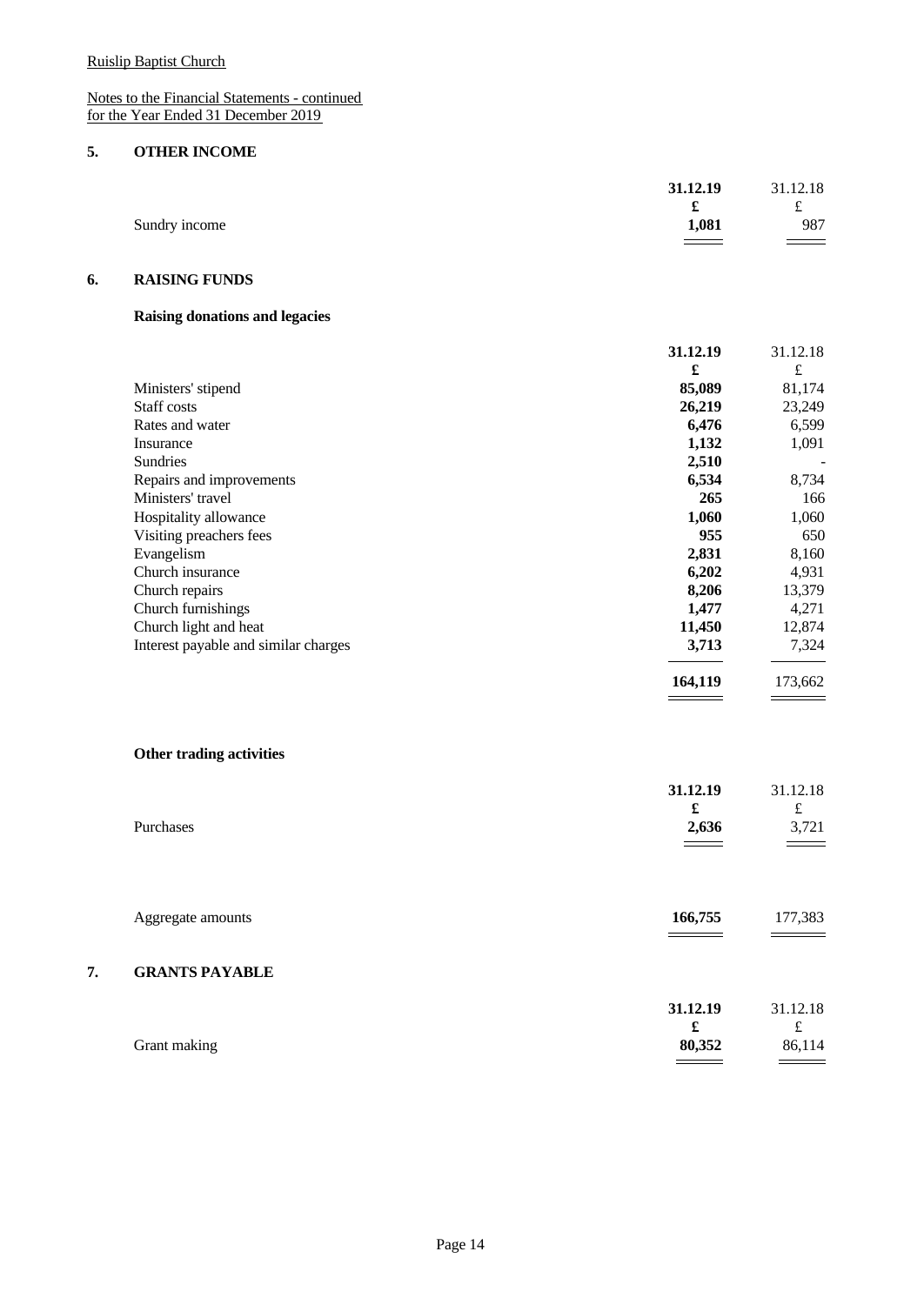## Notes to the Financial Statements - continued for the Year Ended 31 December 2019

# **7. GRANTS PAYABLE - continued**

The total grants paid to institutions during the year was as follows:

|                                             | 31.12.19 | 31.12.18 |  |
|---------------------------------------------|----------|----------|--|
|                                             | £        | £        |  |
| <b>Baptist Missionary Society - general</b> | 13,780   | 13,500   |  |
| Baptist Missionary Society - relief fund    | 1,520    | 1,500    |  |
| <b>Baptist Missionary Society - support</b> | 200      | 350      |  |
| <b>International Needs</b>                  | 2,000    | 10,000   |  |
| Home Mission Fund                           | 13,685   | 13,415   |  |
| <b>Wycliffe Bible Translators</b>           | 10,800   | 10,600   |  |
| <b>OMF</b>                                  | 7,500    | 7,500    |  |
| <b>MAF</b>                                  | 7,500    | 7,500    |  |
| EthiopiAid/Hope Enterprises                 | 6,683    | 6,549    |  |
| <b>Mission to Prisons</b>                   | 5,904    | 5,949    |  |
| Interserve                                  |          | 500      |  |
| <b>TEAR Fund</b>                            | 600      | 600      |  |
| <b>Operation Agri</b>                       | 600      | 600      |  |
| <b>London Theology School</b>               | 600      | 600      |  |
| Through the Roof                            | 600      | 600      |  |
| Spurgeons Childcare                         | 865      | 1,026    |  |
| Spurgeons College                           | 600      | 600      |  |
| Sat 7 Trust                                 | 600      | 750      |  |
| <b>Breadline</b>                            | 600      | 600      |  |
| Three: Eighteen                             | 600      | 600      |  |
| Premier Christian Radio                     |          | 600      |  |
| Christian Solidarity Worldwide              | 600      | 600      |  |
| <b>UCCF</b> The Christian Unions            | 600      | 600      |  |
| <b>London City Mission</b>                  |          | 600      |  |
| <b>Arab World Ministries</b>                | 300      | 300      |  |
|                                             |          |          |  |
| Others                                      | 3,615    | 75       |  |
|                                             | 80,352   | 86,114   |  |
|                                             |          |          |  |

## **8. AUDITORS' REMUNERATION**

|                                                                                 | 31.12.19 | 31.12.18    |  |
|---------------------------------------------------------------------------------|----------|-------------|--|
|                                                                                 |          |             |  |
| Fees payable to the charity's auditors for the audit of the charity's financial |          |             |  |
| statements                                                                      | 3.100    | 3.100       |  |
| Auditors' remuneration for non audit work                                       | 500      | 500         |  |
|                                                                                 |          | $\, = \, -$ |  |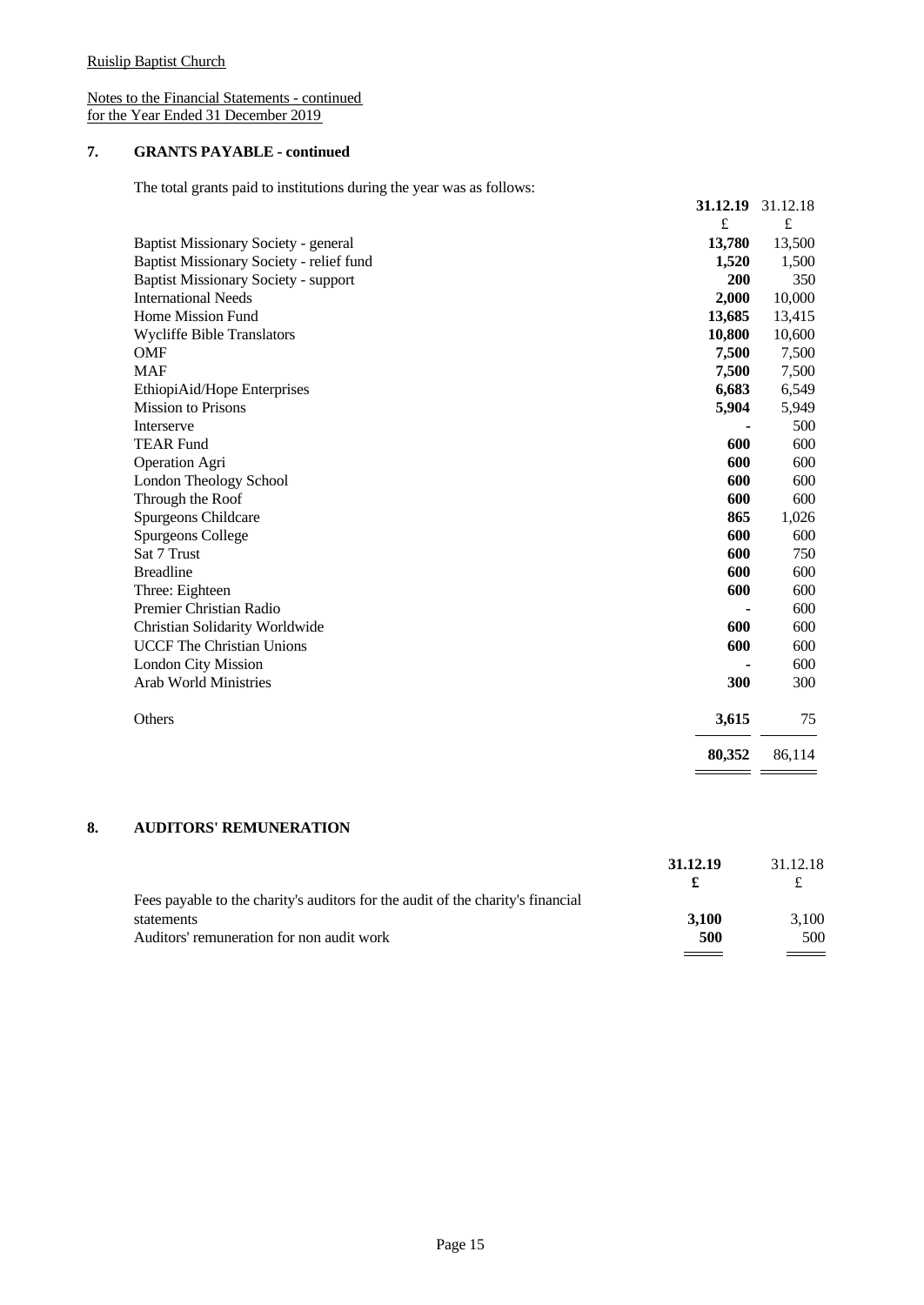# **9. TRUSTEES' REMUNERATION AND BENEFITS**

|                                                           | 31.12.19 | 31.12.18 |  |
|-----------------------------------------------------------|----------|----------|--|
|                                                           | £        | £        |  |
| Trustees' salaries                                        | 70,393   | 68,551   |  |
| Trustees' NIC                                             | 4,347    | 4,153    |  |
| Trustees' pension contributions to money purchase schemes | 10,349   | 8,470    |  |
|                                                           |          |          |  |
|                                                           | 85,089   | 81,174   |  |
|                                                           |          |          |  |

#### **Trustees' expenses**

Expenses totalling £2,774 (2018: £8,600) were paid to 5 (2018: 5) trustees in the year.

The expenses are for the running of church activities, maintenance and for travel

# **10. STAFF COSTS**

|                       | 31.12.19 | 31.12.18 |  |
|-----------------------|----------|----------|--|
|                       | £        | £        |  |
| Wages and salaries    | 173,008  | 167,542  |  |
| Social security costs | 9,921    | 9,860    |  |
| Other pension costs   | 14,444   | 13,397   |  |
|                       |          |          |  |
|                       | 197,373  | 190,799  |  |
|                       | _______  |          |  |

The average monthly number of employees during the year was as follows:

|                                         | 31.12.19 | 31.12.18 |  |
|-----------------------------------------|----------|----------|--|
| Ministry                                |          |          |  |
| Pastoral                                |          |          |  |
| Cleaning                                |          |          |  |
| Administration                          | 3        |          |  |
| Organisation and Resources Co-ordinator |          |          |  |
| Youth/Children's worker                 |          |          |  |
|                                         |          |          |  |
|                                         |          | 11       |  |
|                                         |          |          |  |

No employees received emoluments in excess of £60,000.

# **11. COMPARATIVES FOR THE STATEMENT OF FINANCIAL ACTIVITIES**

|                                   | <b>Unrestricted</b><br>funds<br>£ | <b>Restricted</b><br>funds<br>£ | Total<br>funds<br>£ |  |
|-----------------------------------|-----------------------------------|---------------------------------|---------------------|--|
| <b>INCOME AND ENDOWMENTS FROM</b> |                                   |                                 |                     |  |
| Donations and legacies            | 418,614                           | ۰                               | 418,614             |  |
| Other trading activities          | 3,630                             |                                 | 3,630               |  |
| Investment income                 | 1,018                             | ۰                               | 1,018               |  |
| Other income                      | 987                               |                                 | 987                 |  |
| <b>Total</b>                      | 424,249                           |                                 | 424,249             |  |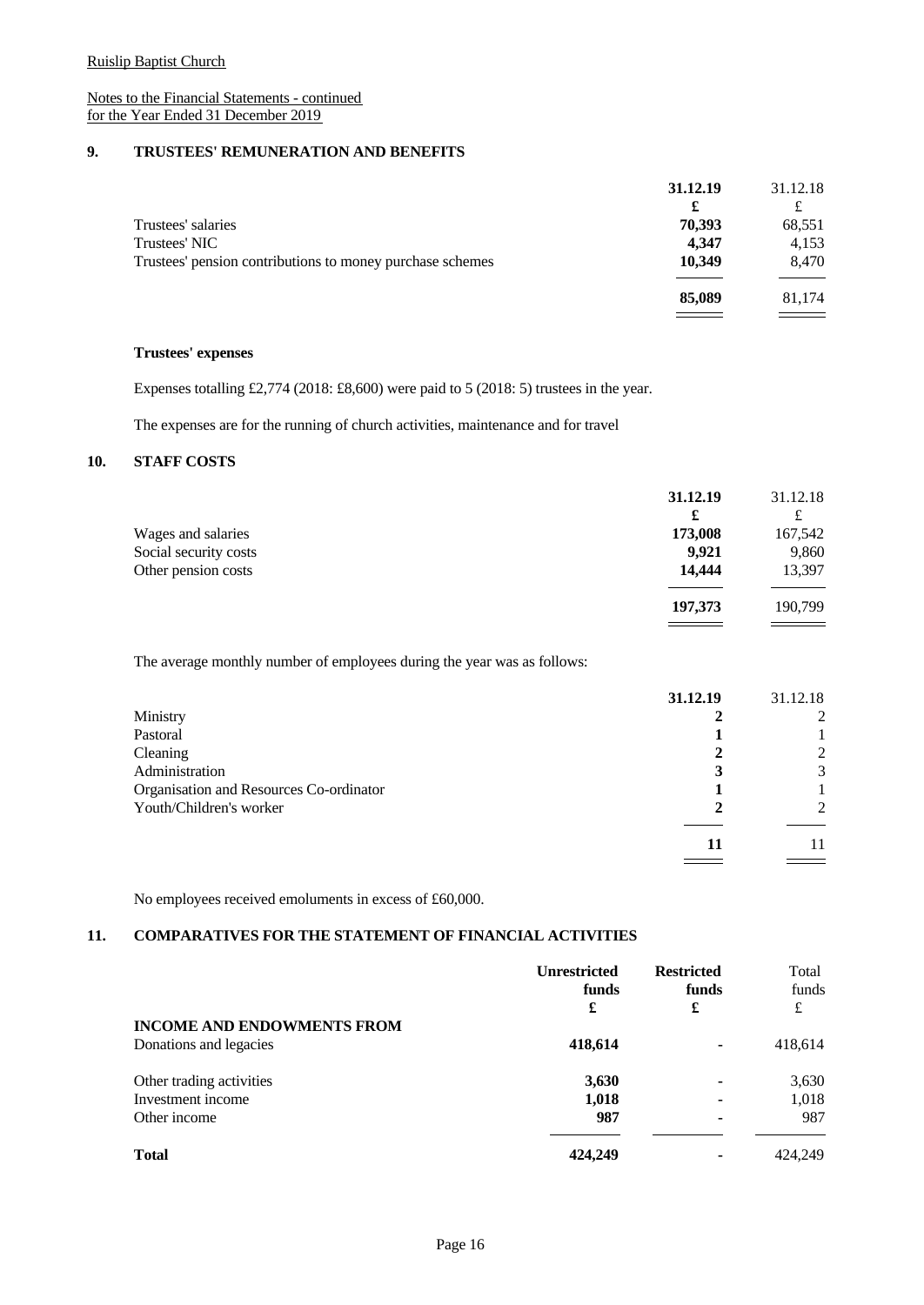| <b>COMPARATIVES FOR THE STATEMENT OF FINANCIAL ACTIVITIES - continued</b> | <b>Unrestricted</b> | <b>Restricted</b> | Total     |
|---------------------------------------------------------------------------|---------------------|-------------------|-----------|
|                                                                           | funds               | funds             | funds     |
|                                                                           | £                   | £                 | $\pounds$ |
| <b>EXPENDITURE ON</b>                                                     |                     |                   |           |
| Raising funds                                                             | 177,383             |                   | 177,383   |
| <b>Charitable activities</b>                                              |                     |                   |           |
| Grant making                                                              | 81,114              | 5,000             | 86,114    |
| Youth and Children's Work                                                 | 66,164              |                   | 66,164    |
| Other                                                                     | 66,762              |                   | 66,762    |
| <b>Total</b>                                                              | 391,423             | 5,000             | 396,423   |
| NET INCOME/(EXPENDITURE)                                                  | 32,826              | (5,000)           | 27,826    |
| <b>Transfers between funds</b>                                            | 2,786               | (2,786)           |           |
| Other recognised gains/(losses)                                           |                     |                   |           |
| Gains/(losses) on revaluation of fixed assets                             | 749,686             |                   | 749,686   |
| Actuarial gains/losses on defined benefit schemes                         | 47,546              |                   | 47,546    |
| Net movement in funds                                                     | 832,844             | (7,786)           | 825,058   |
| <b>RECONCILIATION OF FUNDS</b>                                            |                     |                   |           |
| <b>Total funds brought forward</b>                                        |                     |                   |           |
| As previously reported                                                    | 6,018,506           | 19,291            | 6,037,797 |
| Prior year adjustment                                                     | 3,136               |                   | 3,136     |
| <b>As Restated</b>                                                        | 6,021,642           | 19,291            | 6,040,933 |
| <b>TOTAL FUNDS CARRIED FORWARD</b>                                        | 6,854,486           | 11,505            | 6,865,991 |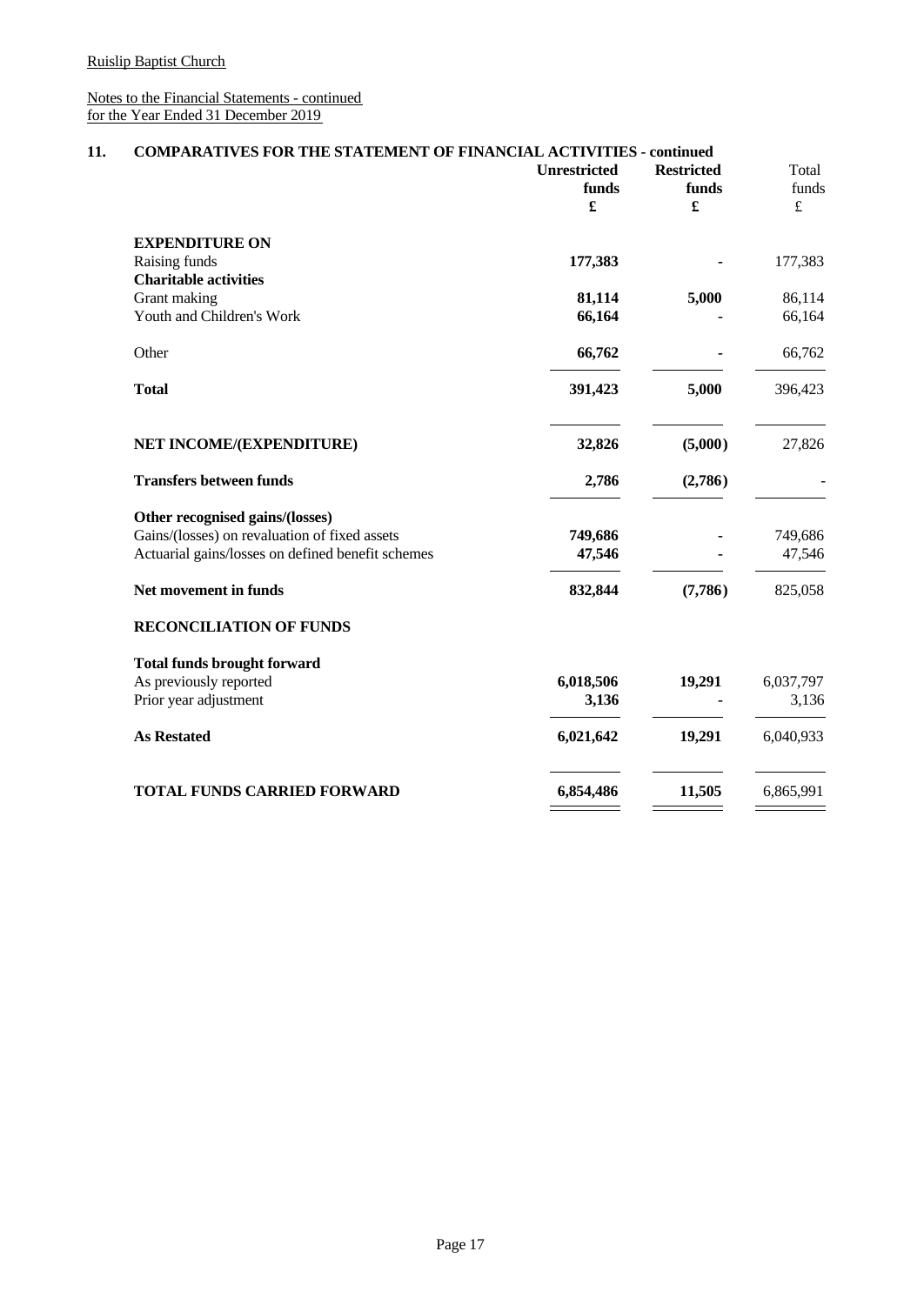## **12. TANGIBLE FIXED ASSETS**

|                       | <b>Church</b><br>premises<br>£ | <b>Manse</b><br>premises<br>£ | <b>Fixtures and</b><br>fittings<br>£ | <b>Totals</b><br>£ |
|-----------------------|--------------------------------|-------------------------------|--------------------------------------|--------------------|
| <b>COST</b>           |                                |                               |                                      |                    |
| At 1 January 2019     | 4,817,765                      | 1,760,000                     | 273,291                              | 6,851,056          |
| <b>Additions</b>      |                                |                               | 34,295                               | 34,295             |
| At 31 December 2019   | 4,817,765                      | 1,760,000                     | 307,586                              | 6,885,351          |
| <b>DEPRECIATION</b>   |                                |                               |                                      |                    |
| At 1 January 2019     | ۰                              |                               | 33,023                               | 33,023             |
| Charge for year       | ۰                              |                               | 17,559                               | 17,559             |
| At 31 December 2019   |                                |                               | 50,582                               | 50,582             |
| <b>NET BOOK VALUE</b> |                                |                               |                                      |                    |
| At 31 December 2019   | 4,817,765                      | 1,760,000                     | 257,004                              | 6,834,769          |
| At 31 December 2018   | 4,817,765                      | 1,760,000                     | 240,268                              | 6,818,033          |
|                       |                                |                               |                                      |                    |

The Church premises were revalued on 31 May 2019 by G M Easton (ARICS retired) on the depreciated replacement cost basis. The revaluation considered the premises to be valued as follows:

| <b>Building</b><br>Land | 3,117,765<br>1,700,000 |  |
|-------------------------|------------------------|--|
| Total value             | 4,817,765              |  |

The trustees believe this is the appropriate value to apply at the balance sheet date as there have been no material changes between the balance sheet date and the date of valuation.

The manse properties are shown at the diaconate estimated value as at 31 December 2018.

The fixtures and fittings are shown at their insured value.

The church is the beneficial owner (subject to the relevant trusts) of the church, 122-126 Manor Way and manse premises, the legal title to which is held by the church's custodian trustee (the London Baptist Property Board Limited).

## **13. STOCKS**

|               | 31.12.19          | 31.12.18          |
|---------------|-------------------|-------------------|
|               | £                 | $\mathbf f$       |
| <b>Stocks</b> | 248               | 270               |
|               | $\equiv$ $\equiv$ | $\equiv$ $\equiv$ |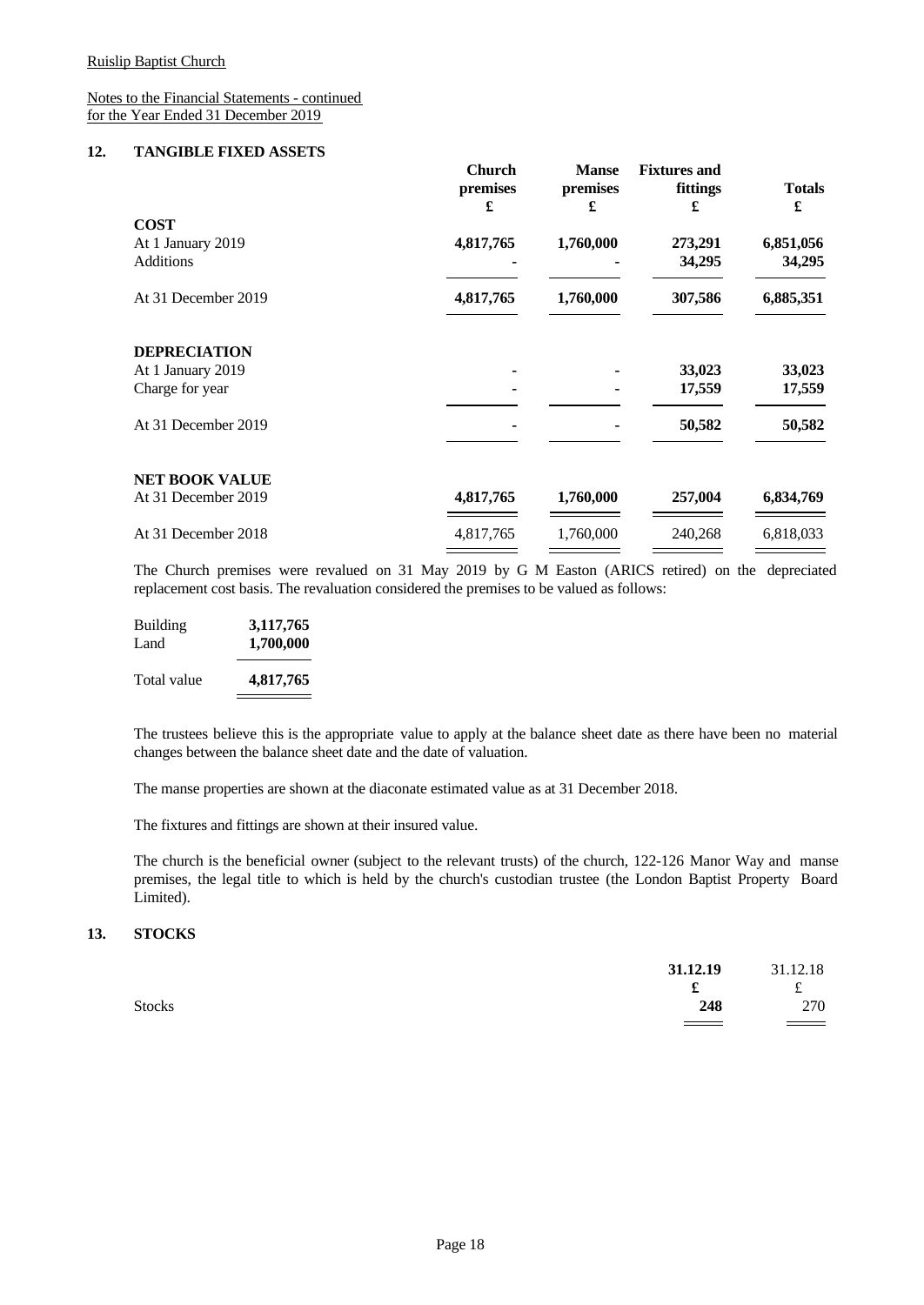# **14. DEBTORS: AMOUNTS FALLING DUE WITHIN ONE YEAR**

|                     | 31.12.19                 | 31.12.18 |  |
|---------------------|--------------------------|----------|--|
|                     | £                        | £        |  |
| Inter fund balances | $\overline{\phantom{a}}$ | 1,459    |  |
| Tax                 | 50,519                   | 44,081   |  |
| Prepayments         | 4,444                    | 4,296    |  |
|                     |                          |          |  |
|                     | 54,963                   | 49,836   |  |
|                     |                          |          |  |

# **15. CREDITORS: AMOUNTS FALLING DUE WITHIN ONE YEAR**

|                           | 31.12.19                 | 31.12.18 |  |
|---------------------------|--------------------------|----------|--|
|                           | £                        | £        |  |
| Other loans (see note 17) | 29,498                   | 38,018   |  |
| Inter fund balances       | $\overline{\phantom{a}}$ | 1,459    |  |
| Accrued expenses          | 3,600                    | 3,600    |  |
|                           |                          |          |  |
|                           | 33,098                   | 43,077   |  |
|                           |                          |          |  |

# **16. CREDITORS: AMOUNTS FALLING DUE AFTER MORE THAN ONE YEAR**

| Other loans (see note 17)                                                  | 31.12.19<br>£           | 31.12.18<br>$\mathfrak{t}$<br>59,989 |  |
|----------------------------------------------------------------------------|-------------------------|--------------------------------------|--|
| 17.<br><b>LOANS</b>                                                        |                         |                                      |  |
| An analysis of the maturity of loans is given below:                       |                         |                                      |  |
| Amounts falling due within one year on demand:<br>Other loans              | 31.12.19<br>£<br>29,498 | 31.12.18<br>$\pounds$<br>38,018      |  |
| Amounts falling between one and two years:<br>Other loans - 1-2 years      |                         | 39,350                               |  |
| Amounts falling due between two and five years:<br>Other loans - 2-5 years |                         | 20,639                               |  |
| 18.<br>PROVISIONS FOR LIABILITIES                                          |                         |                                      |  |
| Provisions                                                                 | 31.12.19<br>£<br>58,517 | 31.12.18<br>$\pounds$<br>62,306      |  |

Provisions represents the estimated Baptist Union Pension Scheme deficit at the year end. More details on this (including a breakdown of movements in the provision) can be found in note 20.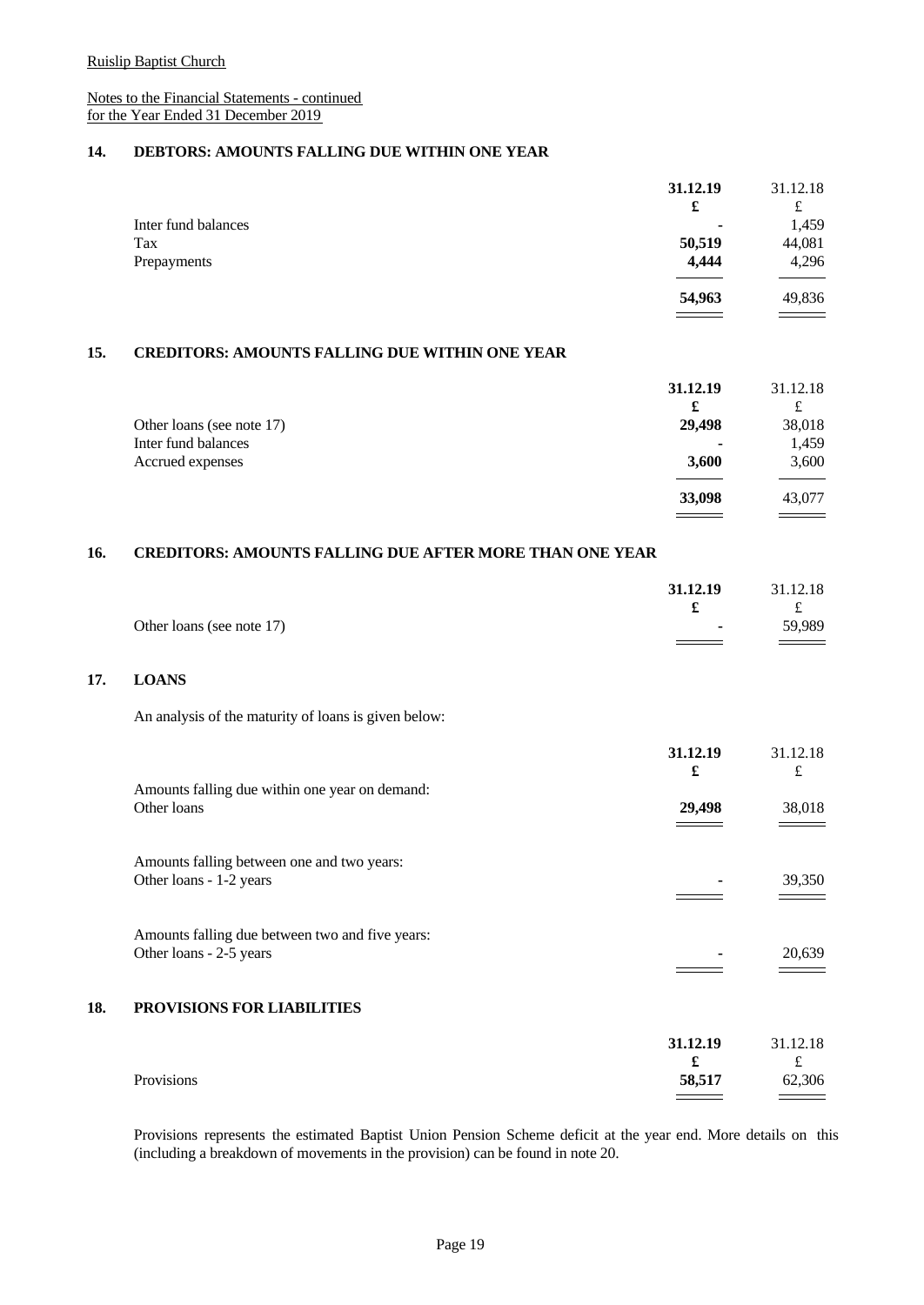# **19. MOVEMENT IN FUNDS**

|                              |           | <b>Net</b>  | <b>Transfers</b> |             |  |
|------------------------------|-----------|-------------|------------------|-------------|--|
|                              |           | movement in | between          |             |  |
|                              | At 1.1.19 | funds       | funds            | At 31.12.19 |  |
|                              | £         | £           | £                | £           |  |
| <b>Unrestricted funds</b>    |           |             |                  |             |  |
| General fund                 | 6,792,035 | 45,013      | 35,547           | 6,872,595   |  |
| <b>Building Fund</b>         | 3,172     | 28,132      | (31,304)         |             |  |
| <b>Youth Mission</b>         | 8,538     |             |                  | 8,538       |  |
| Non-specified Fund           | 3,329     | (647)       |                  | 2,682       |  |
| Missionary (Designated) Fund | 13,508    |             |                  | 13,508      |  |
| Children's Worker            | 4,243     |             | (4,243)          |             |  |
| Capital fund                 | 25,596    | 10,000      |                  | 35,596      |  |
| Safe House Men               | 3,179     | (389)       |                  | 2,790       |  |
| Safe House Women             | 133       | 535         |                  | 668         |  |
| Tuesday Fellowship           | 753       | 444         |                  | 1,197       |  |
|                              | 6,854,486 | 83,088      |                  | 6,937,574   |  |
| <b>Restricted funds</b>      |           |             |                  |             |  |
| Missionary Fund              | 11,505    | (11,505)    |                  |             |  |
| <b>TOTAL FUNDS</b>           | 6,865,991 | 71,583      |                  | 6,937,574   |  |

Net movement in funds, included in the above are as follows:

|                           | <b>Incoming</b><br>resources | <b>Resources</b><br>expended | <b>Gains and</b><br>losses | <b>Movement</b> in<br>funds |
|---------------------------|------------------------------|------------------------------|----------------------------|-----------------------------|
|                           | £                            | £                            | £                          | £                           |
| <b>Unrestricted funds</b> |                              |                              |                            |                             |
| General fund              | 418,919                      | (373,083)                    | (823)                      | 45,013                      |
| <b>Building Fund</b>      | 30,422                       | (2,290)                      |                            | 28,132                      |
| Capital fund              | 10,000                       |                              |                            | 10,000                      |
| Safe House Men            | 500                          | (889)                        |                            | (389)                       |
| Safe House Women          | 650                          | (115)                        |                            | 535                         |
| Tuesday Fellowship        | 944                          | (500)                        |                            | 444                         |
| Non-specified Fund        |                              | (647)                        | ٠                          | (647)                       |
|                           | 461,435                      | (377, 524)                   | (823)                      | 83,088                      |
| <b>Restricted funds</b>   |                              |                              |                            |                             |
| <b>Missionary Fund</b>    |                              | (11,505)                     |                            | (11,505)                    |
|                           |                              |                              |                            |                             |
| <b>TOTAL FUNDS</b>        | 461,435                      | (389, 029)                   | (823)                      | 71,583                      |
|                           |                              |                              |                            |                             |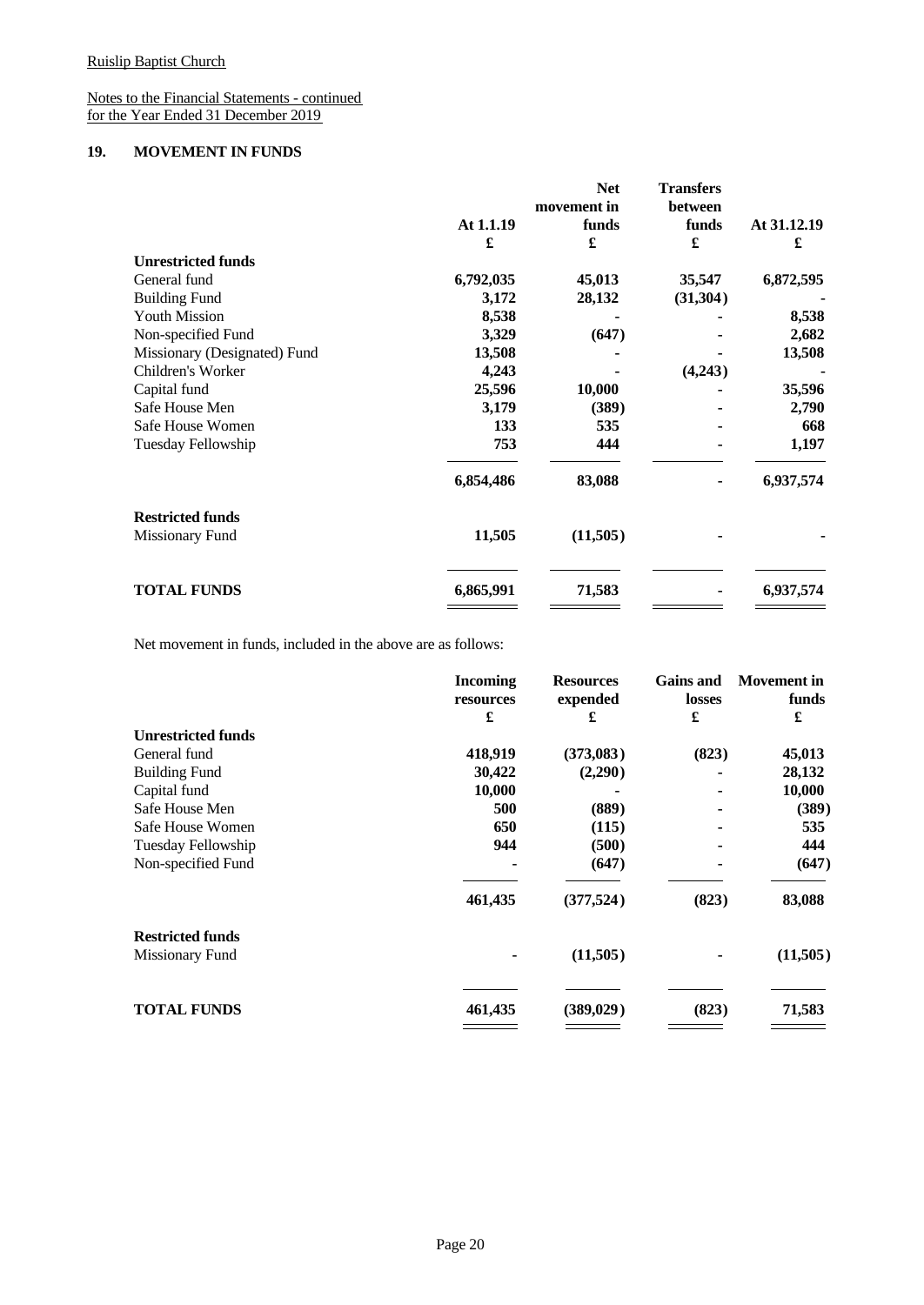# **19. MOVEMENT IN FUNDS - continued**

## **Comparatives for movement in funds**

|                           | At 1.1.18<br>£ | Prior year<br>adjustment<br>£ | <b>Net</b><br>movement in<br>funds<br>£ | <b>Transfers</b><br>between<br>funds<br>£ | At 31.12.18<br>£ |  |
|---------------------------|----------------|-------------------------------|-----------------------------------------|-------------------------------------------|------------------|--|
| <b>Unrestricted Funds</b> |                |                               |                                         |                                           |                  |  |
| General fund              | 5,873,029      | 3,136                         | 800,846                                 | 115,024                                   | 6,792,035        |  |
| <b>Building Fund</b>      | 104,681        |                               | 25,987                                  | (127, 496)                                | 3,172            |  |
| <b>Youth Mission</b>      | 8,538          |                               |                                         |                                           | 8,538            |  |
| Non-specified Fund        | 3,329          |                               |                                         |                                           | 3,329            |  |
| Missionary (Designated)   |                |                               |                                         |                                           |                  |  |
| Fund                      | 14,208         |                               |                                         | (700)                                     | 13,508           |  |
| Children's Worker         | 14,721         |                               |                                         | (10, 478)                                 | 4,243            |  |
| Capital fund              |                |                               |                                         | 25,596                                    | 25,596           |  |
| Safe House Men            |                |                               | 3,080                                   | 99                                        | 3,179            |  |
| Safe House Women          |                |                               | (467)                                   | 600                                       | 133              |  |
| Tuesday Fellowship        |                |                               | 612                                     | 141                                       | 753              |  |
|                           | 6,018,506      | 3,136                         | 830,058                                 | 2,786                                     | 6,854,486        |  |
| <b>Restricted Funds</b>   |                |                               |                                         |                                           |                  |  |
| <b>Missionary Fund</b>    | 19,291         |                               | (5,000)                                 | (2,786)                                   | 11,505           |  |
| <b>TOTAL FUNDS</b>        | 6,037,797      | 3,136                         | 825,058                                 |                                           | 6,865,991        |  |
|                           |                |                               |                                         |                                           |                  |  |

Comparative net movement in funds, included in the above are as follows:

|                           | <b>Incoming</b><br>resources | <b>Resources</b><br>expended | <b>Gains and</b><br>losses | Movement in<br>funds |
|---------------------------|------------------------------|------------------------------|----------------------------|----------------------|
|                           | £                            | £                            | £                          | £                    |
| <b>Unrestricted funds</b> |                              |                              |                            |                      |
| General fund              | 389,384                      | (385,770)                    | 797,232                    | 800,846              |
| <b>Building Fund</b>      | 30,958                       | (4,971)                      |                            | 25,987               |
| Safe House Men            | 3,195                        | (115)                        | $\blacksquare$             | 3,080                |
| Tuesday Fellowship        | 712                          | (100)                        |                            | 612                  |
| Safe House Women          |                              | (467)                        | $\blacksquare$             | (467)                |
|                           | 424,249                      | (391, 423)                   | 797,232                    | 830,058              |
| <b>Restricted funds</b>   |                              |                              |                            |                      |
| <b>Missionary Fund</b>    | ۰                            | (5,000)                      | ٠                          | (5,000)              |
|                           |                              |                              |                            |                      |
| <b>TOTAL FUNDS</b>        | 424,249                      | (396, 423)                   | 797,232                    | 825,058              |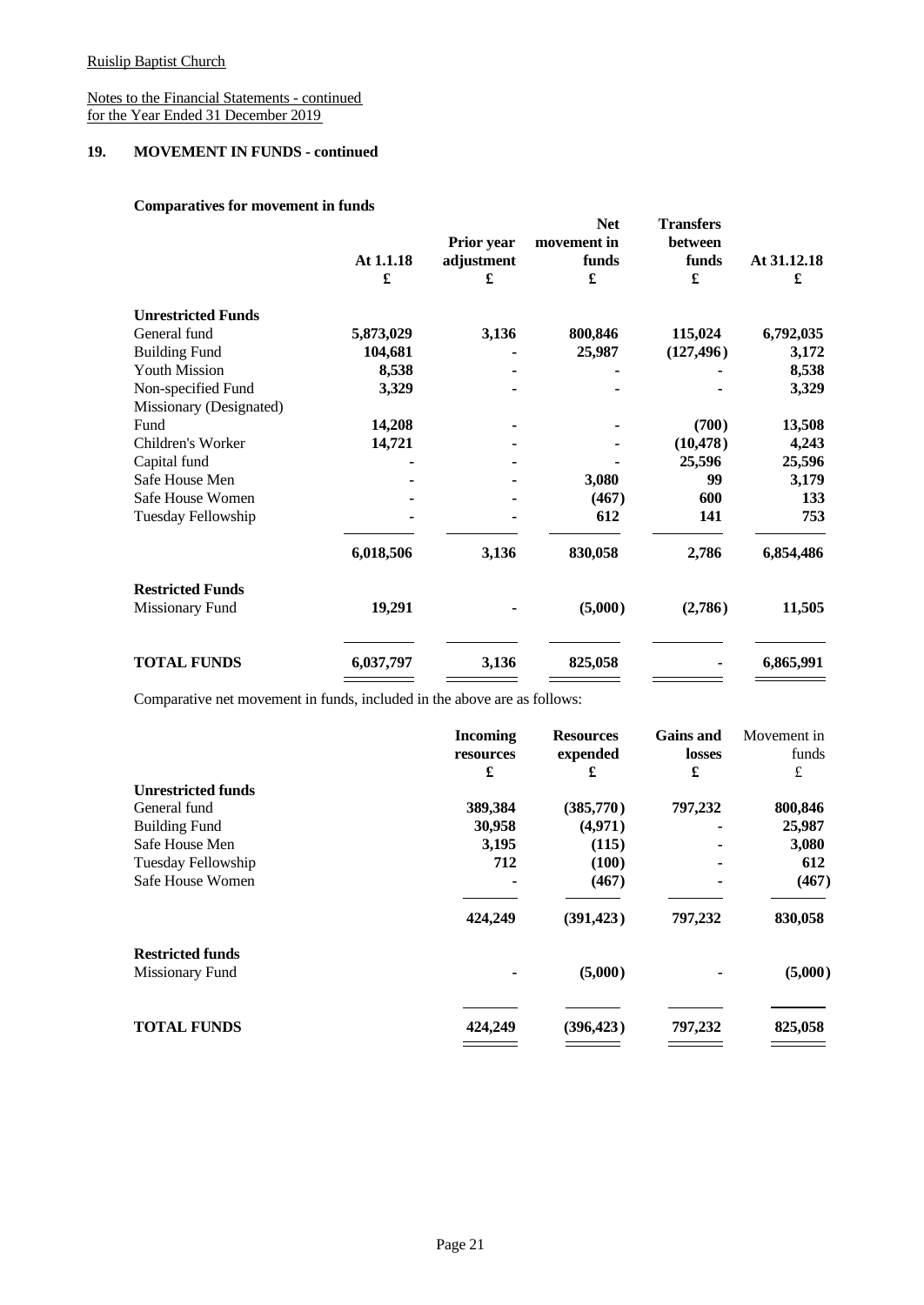## **19. MOVEMENT IN FUNDS - continued**

A current year 12 months and prior year 12 months combined position is as follows:

|                           |           |                   | <b>Net</b>  | <b>Transfers</b> |             |  |
|---------------------------|-----------|-------------------|-------------|------------------|-------------|--|
|                           |           | <b>Prior year</b> | movement in | between          |             |  |
|                           | At 1.1.18 | adjustment        | funds       | funds            | At 31.12.19 |  |
|                           | £         | £                 | £           | £                | £           |  |
| <b>Unrestricted funds</b> |           |                   |             |                  |             |  |
| General fund              | 5,873,029 | 3,136             | 845,859     | 150,571          | 6,872,595   |  |
| <b>Building Fund</b>      | 104,681   |                   | 54,119      | (158, 800)       |             |  |
| <b>Youth Mission</b>      | 8,538     |                   |             |                  | 8,538       |  |
| Non-specified Fund        | 3,329     |                   | (647)       |                  | 2,682       |  |
| Missionary (Designated)   |           |                   |             |                  |             |  |
| Fund                      | 14,208    |                   |             | (700)            | 13,508      |  |
| Children's Worker         | 14,721    |                   |             | (14, 721)        |             |  |
| Capital fund              |           |                   | 10,000      | 25,596           | 35,596      |  |
| Safe House Men            |           | ۰                 | 2,691       | 99               | 2,790       |  |
| Safe House Women          |           |                   | 68          | 600              | 668         |  |
| Tuesday Fellowship        |           | ۰                 | 1,056       | 141              | 1,197       |  |
| <b>Restricted funds</b>   |           |                   |             |                  |             |  |
| <b>Missionary Fund</b>    | 19,291    |                   | (16,505)    | (2,786)          |             |  |
| <b>TOTAL FUNDS</b>        | 6,037,797 | 3,136             | 896,641     |                  | 6,937,574   |  |
|                           |           |                   |             |                  |             |  |

A current year 12 months and prior year 12 months combined net movement in funds, included in the above are as follows:

|                           | <b>Incoming</b><br>resources<br>£ | <b>Resources</b><br>expended<br>£ | <b>Gains and</b><br>losses<br>£ | <b>Movement</b> in<br>funds<br>£ |
|---------------------------|-----------------------------------|-----------------------------------|---------------------------------|----------------------------------|
| <b>Unrestricted funds</b> |                                   |                                   |                                 |                                  |
| General fund              | 808,303                           | (758, 853)                        | 796,409                         | 845,859                          |
| <b>Building Fund</b>      | 61,380                            | (7,261)                           |                                 | 54,119                           |
| Capital fund              | 10,000                            |                                   |                                 | 10,000                           |
| Safe House Men            | 3,695                             | (1,004)                           |                                 | 2,691                            |
| Safe House Women          | 650                               | (582)                             |                                 | 68                               |
| Tuesday Fellowship        | 1,656                             | (600)                             |                                 | 1,056                            |
| Non-specified Fund        |                                   | (647)                             |                                 | (647)                            |
|                           | 885,684                           | (768, 947)                        | 796,409                         | 913,146                          |
| <b>Restricted funds</b>   |                                   |                                   |                                 |                                  |
| <b>Missionary Fund</b>    |                                   | (16,505)                          |                                 | (16,505)                         |
| <b>TOTAL FUNDS</b>        | 885,684                           | (785, 452)                        | 796,409                         | 896,641                          |
|                           |                                   |                                   |                                 |                                  |

The Missionary Restricted Fund relates to a legacy received from the estate of the late Anne Booth with a specified purpose of the training or support of overseas missionaries.

The non-specified funds relate to gifts from anonymous donors where they have requested control over how the funds are used subject to the agreement of the Church Treasurer.

# **20. PENSION COMMITMENTS**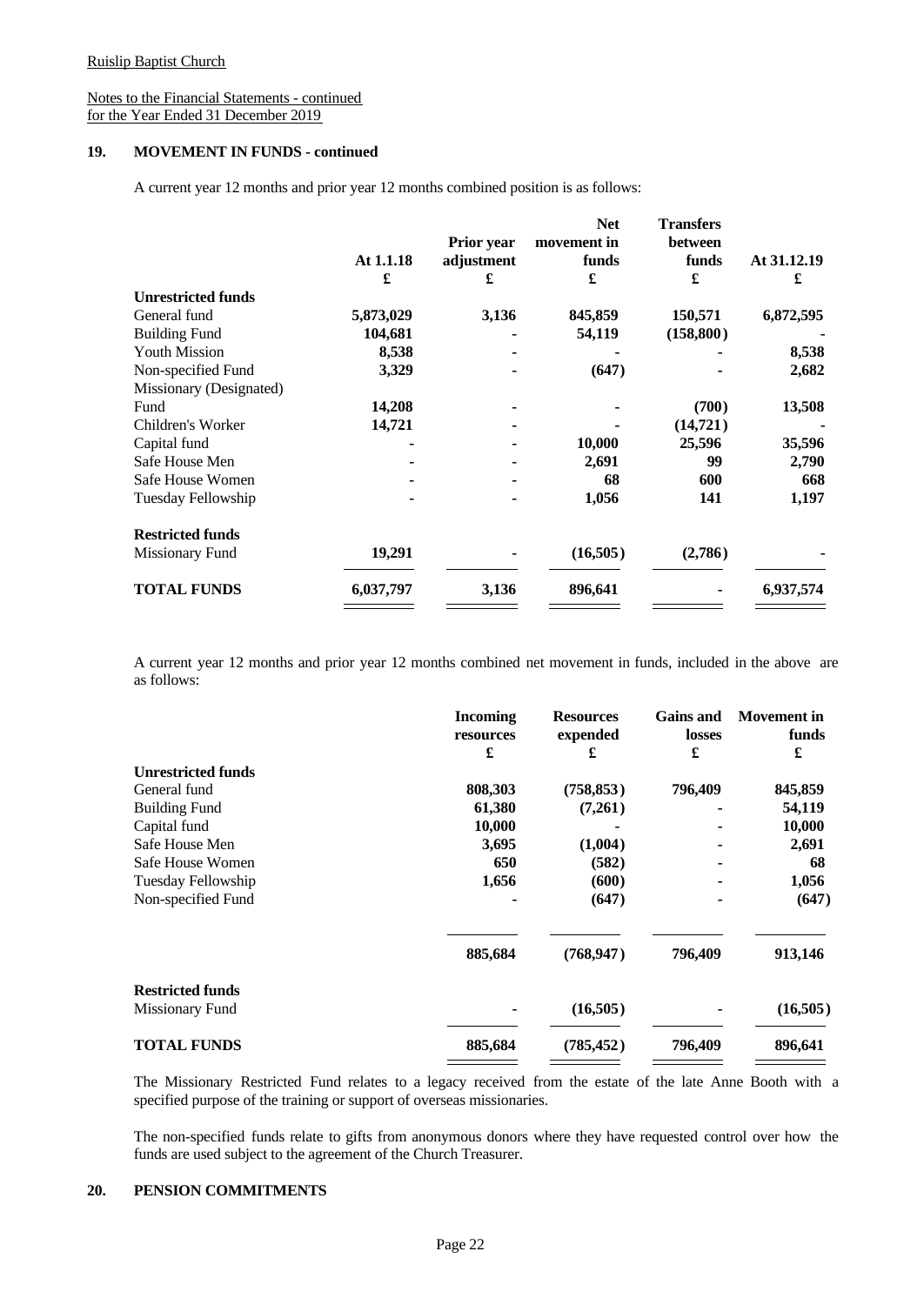#### **20. PENSION COMMITMENTS - continued**

The Church is an employer participating in a pension scheme known as the Baptist Pension Scheme ("the Scheme"), which is administered by the Pension Trustee (Baptist Pension Trust Limited). The Scheme is a separate legal entity and the assets of the Scheme are held separately from those of the Employer and other participating employers.

For any month, each participating employer in the Scheme pays contributions as set out in the Schedule of Contributions in force at that time.

The Scheme is considered to be a multi-employer scheme as described in Section 28 of FRS 102. This is because is is not possible to attribute the Scheme's assets and liabilities to specific employers and means that contributions are accounted for as if the Scheme were a defined contribution scheme. The pensions costs charged to the SoFA in the year are contributions payable towards benefits and expenses accrued in that year, plus any impact of deficiency contributions (see below).

The Ministers are eligible to join the Scheme.

From January 2012, pension provision is being made through the Defined Contribution (DC) Plan within the Scheme. In general, members pay 8% of their Pensionable Income and employers pay 6% of members' Pensionable Income into individual pension accounts, which are operated and managed on behalf of the Pension Trustee by Legal and General Life Assurance Society Limited. In addition, the employer pays a further 4% of Pensionable Income to cover Death in Service Benefits, administration costs, and an associated insurance policy which provides income protection for Scheme members in the event that they are unable to work due to long-term incapacity. This income protection policy has been insured by the Baptist Union of Great Britain with Unum Limited. The further 4% contribution rate is reduced to 3% for Employer contributions made to the Segregated DC Arrangement.

Benefits in respect of service prior to 1 January 2012 are provided through the Defined Benefit (DB) Plan within the Scheme. The main benefits for pre-2012 service were a defined benefit pension of one eightieth of Final Minimum Pensionable Income for each year of Pensionable Service, together with additional pension in respect of premiums paid on Pensionable Income in excess of Minimum Pensionable Income. The Scheme, previously known as the Baptist Ministers' Pension Fund, started in 1925, but was closed to future accrual of defined benefits on 31 December 2011.

#### **Actuarial valuation as at 31 December 2016**

A formal valuation of the Defined Benefit (DB) Plan was performed at 31 December 2016 by a professionally qualified Actuary using the Projected Unit Method. The market value of the DB Plan assets at the valuation date was £219 million.

The valuation of the DB Plan revealed a deficit of assets compared with the value of liabilities of £93 million (equivalent to a past service funding level of 70%). The Church and the other employers supporting the DB Plan are collectively responsible for funding this deficit.

The key assumptions underlying the valuation were as follows:

| <b>Type of financial assumption</b>      | $%$ pa  |  |
|------------------------------------------|---------|--|
| RPI price inflation assumption           | 3.50    |  |
| CPI price inflation assumption           | 2.75    |  |
| Minimum Pensionable Income increases(CPI |         |  |
| plus $0.75\%$ pa)                        | 3.50    |  |
| Assumed investment returns               |         |  |
| - Pre retirement                         | 3.50    |  |
| - Post retirement                        | 2.25    |  |
| Deferred pension increases               |         |  |
| - Pre April 2009                         | 3.50    |  |
| - Post April 2009                        | 2.50    |  |
|                                          | Page 23 |  |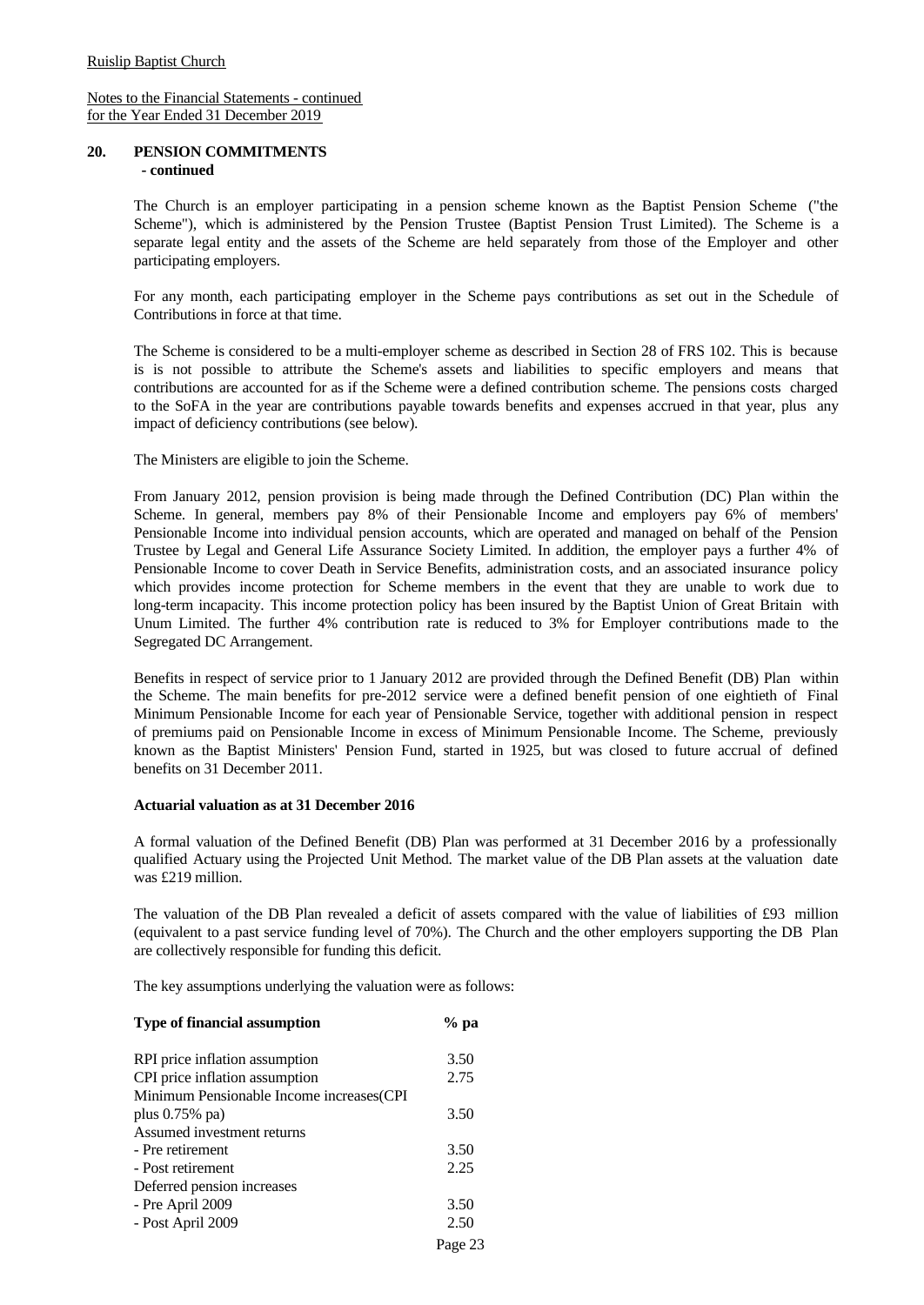#### **20. PENSION COMMITMENTS - continued**

| Pension increases                     |      |  |
|---------------------------------------|------|--|
| - Main Scheme pension Pre April 2006  | 2.70 |  |
| - Main Scheme pension Post April 2006 | 2.00 |  |

Post retirement mortality in accordance with 75% of the S2NFA and S2NMA tables, with allowance for future improvements in mortality rates from 2007 in line with the CMI 2016 core projections, with a long term annual rate of improvement of 1.75% for males and 1.5% for females.

The next Actuarial valuation of the DB Plan within the Scheme is due to take place not later than as at 31 December 2019. This valuation is well underway. The regulatory deadline for completion is not until March 2021, but it is expected that it will be finalised long before then.

### **Recovery Plan**

In addition to the contributions to the DC Plan set out above, where a valuation of the DB plan reveals a deficit the Trustee and the Council agree to a rate of deficiency contributions from churches and other employers involved in the DB Plan.

Under the current Recovery Plan dated 16 December 2018, deficiency contributions are payable until 31 December 2028. These contributions are broadly based on the employer's membership at 31 December 2014 and increase annually in line with increases to Minimum Pensionable Income as defined in the Rules.

#### **Movement in Balance Sheet Liability**

Section 28.11A of FRS 102 requires agreed deficit recovery payments to be recognised as a liability. The movement in the provision is set out in the table below.

|                                                                            | 31.12.19 | 31.12.18 |  |
|----------------------------------------------------------------------------|----------|----------|--|
|                                                                            | £        | ┻        |  |
| Balance sheet liability at year start                                      | 62.306   | 109,862  |  |
| Minus deficiency contributions paid                                        | (6,035)  | (5,862)  |  |
| Interest cost (recognised in SoFA)                                         | 1.423    | 2,353    |  |
| Remaining change to balance sheet liability (recognised in other gains and |          |          |  |
| $losses)*$                                                                 | 823      | (44.047) |  |
| Balance sheet liability at year end                                        | 58,517   | 62,306   |  |

\*comprises any change in agreed deficit recovery plan and change in assumptions between year-ends.

This liability represents the present value of the deficit contributions agreed as at the accounting date and has been valued using the following assumptions set out by reference to the duration of the deficit recovery payments:

|                                                | 31.12.19 | 31.12.18 |  |
|------------------------------------------------|----------|----------|--|
| Discount rate                                  | $1.70\%$ | 2.40%    |  |
| Future increases to Minimum Pensionable Income | $3.20\%$ | 3.30%    |  |

#### **21. RELATED PARTY DISCLOSURES**

There were no related party transactions for the year ended 31 December 2019.

### **22. ULTIMATE CONTROLLING PARTY**

The charity is under the control of the Board of Trustees.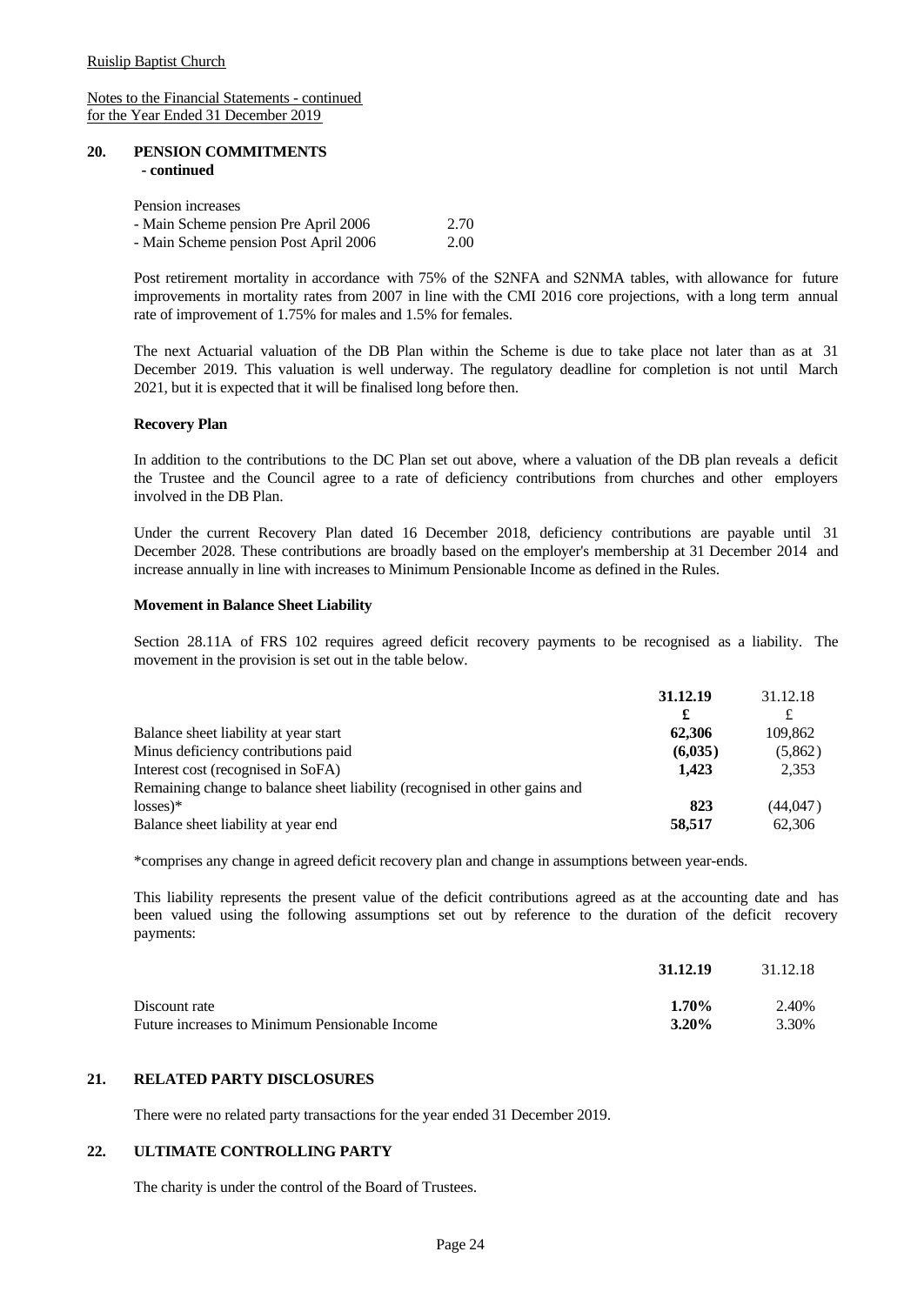# Detailed Statement of Financial Activities for the Year Ended 31 December 2019

| 31.12.19<br>. | 31.12.18 |   |
|---------------|----------|---|
| c<br>$\sim$   |          | £ |
|               |          |   |

# **INCOME AND ENDOWMENTS**

| <b>Donations and legacies</b>   |         |         |
|---------------------------------|---------|---------|
| <b>Offerings</b>                | 326,594 | 295,811 |
| Donations                       | 16,387  | 19,271  |
| Gift aid                        | 74,285  | 66,304  |
| Legacies                        | 10,000  | 11,713  |
| <b>Building donations</b>       | 29,610  | 25,515  |
|                                 | 456,876 | 418,614 |
| Other trading activities        |         |         |
| Charitable trading activities   | 2,568   | 3,630   |
| <b>Investment income</b>        |         |         |
| Deposit account interest        | 910     | 1,018   |
| Other income                    |         |         |
| Sundry income                   | 1,081   | 987     |
| <b>Total incoming resources</b> | 461,435 | 424,249 |
|                                 |         |         |

## **EXPENDITURE**

| <b>Raising donations and legacies</b>                     |         |         |
|-----------------------------------------------------------|---------|---------|
| Trustees' salaries                                        | 70,393  | 68,551  |
| Trustees' NIC                                             | 4,347   | 4,153   |
| Trustees' pension contributions to money purchase schemes | 10,349  | 8,470   |
| Pastoral worker and cleaners                              | 20,645  | 17,542  |
| Social security                                           | 5,574   | 5,707   |
| Rates and water                                           | 6,476   | 6,599   |
| Insurance                                                 | 1,132   | 1,091   |
| Sundries                                                  | 2,510   |         |
| Repairs and improvements                                  | 6,534   | 8,734   |
| Ministers' travel                                         | 265     | 166     |
| Hospitality allowance                                     | 1,060   | 1,060   |
| Visiting preachers fees                                   | 955     | 650     |
| Evangelism                                                | 2,831   | 8,160   |
| Church insurance                                          | 6,202   | 4,931   |
| Church repairs                                            | 8,206   | 13,379  |
| Church furnishings                                        | 1,477   | 4,271   |
| Church light and heat                                     | 11,450  | 12,874  |
| Building loan                                             | 2,290   | 4,971   |
| Pension deficit interest                                  | 1,423   | 2,353   |
|                                                           | 164,119 | 173,662 |
| Other trading activities                                  |         |         |
| Charitable trading activities                             | 2,636   | 3,721   |